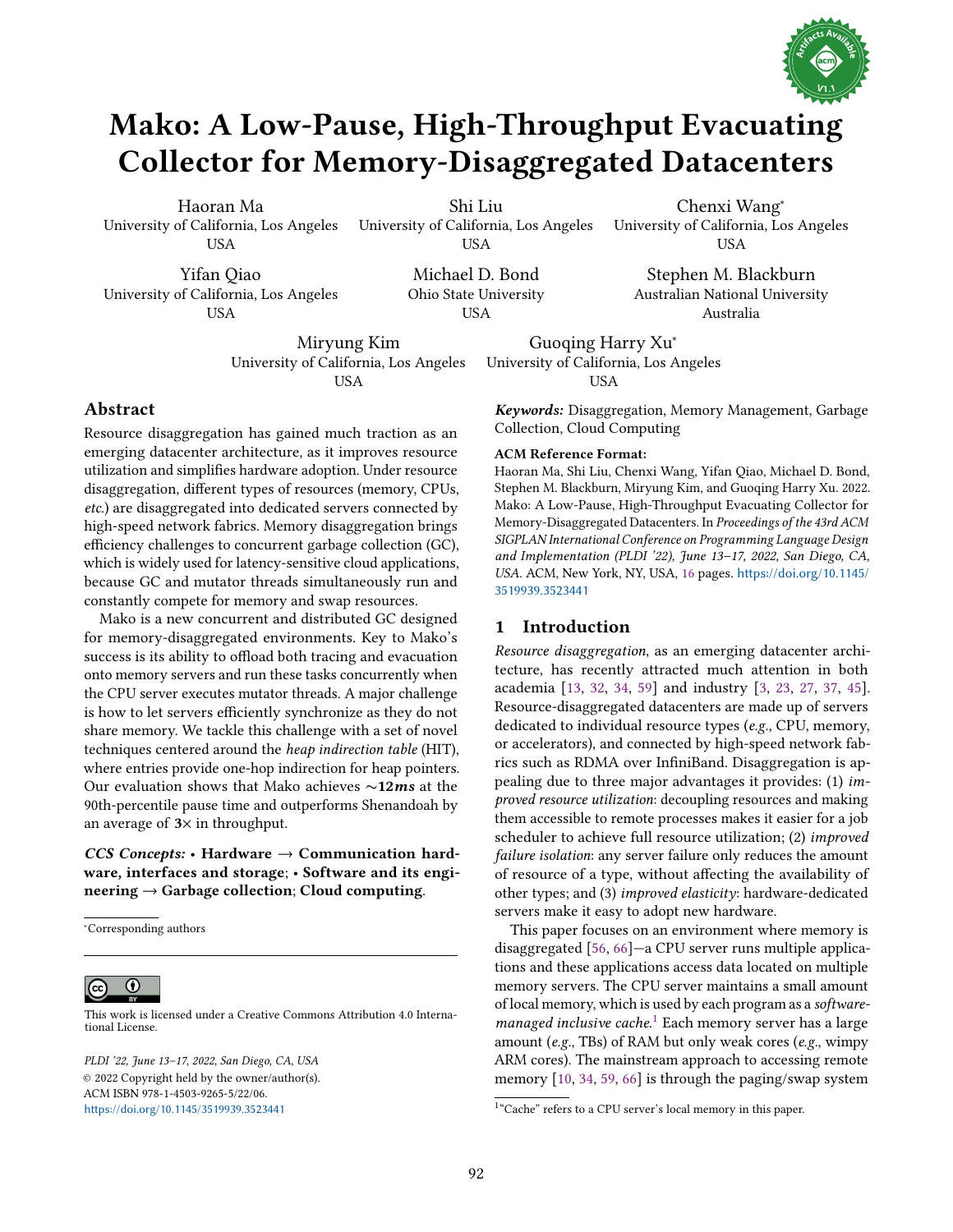in the OS; accessing a virtual address whose physical page is not present in the cache triggers a page fault, which the OS kernel handles by fetching the page data from a memory server via remote direct memory access (RDMA). Since each CPU server may run many programs that all share its local memory, the amount of cache space for each program is often small (e.g., <50% of the program's working set).

As a result, spatial/temporal locality is crucial for satisfactory performance. For example, ML training and MapReduce applications that perform streaming accesses over large arrays have good spatial/temporal locality. Thus, because most memory accesses will hit into cache, these programs can still run efficiently, although each actual remote access incurs a nontrivial latency (about  $100 \times$  longer than a DRAM access). On the other hand, graph analytics applications with little locality suffer dearly from remote access latency, because most accesses will trigger page faults and remote fetching.

*Problems.* Garbage collection (GC) is such a graph workload without much spatial/temporal locality. Mainstream GC performs tracing and reclamation to collect dead objects. Tracing traverses a heap graph to identify live objects, while reclamation sweeps dead objects or moves live objects. Both tracing and reclamation are memory intensive without locality. As such, running modern GCs as is on the CPU server can slow down a program by  $1-2$  orders of magnitude [\[66\]](#page-15-3).

Concurrent GCs collect memory while the mutator runs, providing low pause times. However, in this new memory disaggregation setting, they could suffer more than stop-theworld (STW) collectors from lack of locality. Concurrent GCs often have many GC threads that execute simultaneously with mutator threads. When GC and mutator threads both run on the CPU server (with most data located on memory servers), they compete severely for cache and swap resources (e.g., RDMA bandwidth). For example, the working sets of GC and mutator threads are often disjoint. When the mutator (or GC) needs space, it evicts pages used by the GC (or mutator), resulting in significant interference. Our experiments show that modern concurrent collectors such as Shenandoah [\[30\]](#page-14-9) can slow down applications by 20×. Although concurrent GCs are necessary for latency-sensitive cloud applications [\[48\]](#page-15-4), such high overheads are intolerable. Our goal is to develop a low-pause, high-throughput GC for latency-sensitive applications running in a memorydisaggregated datacenter.

A straightforward idea is to run GC tasks on memory servers where data is located, while running the mutator still on the CPU server. Since GC will be physically separated from the mutator, they no longer compete for resources. In addition, GC can run much faster as it is near data and poor locality is no longer a concern. However, a major challenge with this approach is how to enable the intimate interactions needed between the mutator and GC to guarantee the safety of concurrent memory reclamation. In a distributed setting, it is impossible to port existing concurrent GC algorithms in a straightforward manner. The reason is that there is no efficient way to enforce memory coherence between the CPU and memory servers-an unsolved problem in 30 years of distributed shared memory research. Therefore, even if GC tasks are offloaded to memory servers, existing concurrent algorithms such as Shenandoah/ZGC cannot coordinate these servers due to a lack of efficient fine-grained synchronization mechanisms (e.g., lock and atomic instructions).

*Mako.* This paper presents Mako, a distributed and concurrent collector that achieves ∼12ms pause times (i.e., 2× lower than Shenandoah) with up to  $6\times$  higher throughput on disaggregated memory. Mako does so by offloading both tracing and evacuation onto memory servers, while overcoming the aforementioned synchronization problems with the heap indirection table (HIT). The HIT provides one-hop indirection for heap references. In the HIT, each object pointer is represented as the address of an immobile HIT entry, which records the actual address of the referenced object. The HIT is a distributed data structure that consists of a set of tablets, each containing entries for objects in a heap region. The HIT can be read/written by both CPU and memory servers: the mutator accesses it on the CPU server upon each object access, while each memory server can access only the tablets that correspond to regions hosted by that server. When a memory server evacuates objects from a region, it only needs to update the region's own tablet to reflect the movement of objects, rather than updating all references to those objects throughout the heap.

The HIT provides three major benefits. (1) It eliminates the need to directly update pointers at both the CPU and memory servers when objects are moved, resulting in a significantly simplified algorithm. (2) It allows for immediate reclamation of an evacuated region rather than relying on another tracing pass to update all pointers to the moved objects. (3) It provides fine-grained synchronization: whenever a memory server evacuates objects in a region, the region's tablet is 'locked' (i.e., invalidated on the CPU server), automatically preventing mutator threads from accessing objects in the region, because accessing objects requires looking up their HIT entries, which have been invalidated.

To reap these benefits, Mako must overcome two challenges. First, using the HIT naïvely would double the number of memory accesses. To reduce indirect accesses, Mako allows stack variables to store direct pointers: whenever a reference is loaded onto the stack, it is converted from the address of a HIT entry to the target object address, using a load barrier. Mako uses a short stop-the-world (STW) phase to move objects that are directly stack-reachable to guarantee that these references are appropriately updated, before concurrent evacuation begins. This optimization effectively reduces the HIT's run-time overhead to only ∼15%, which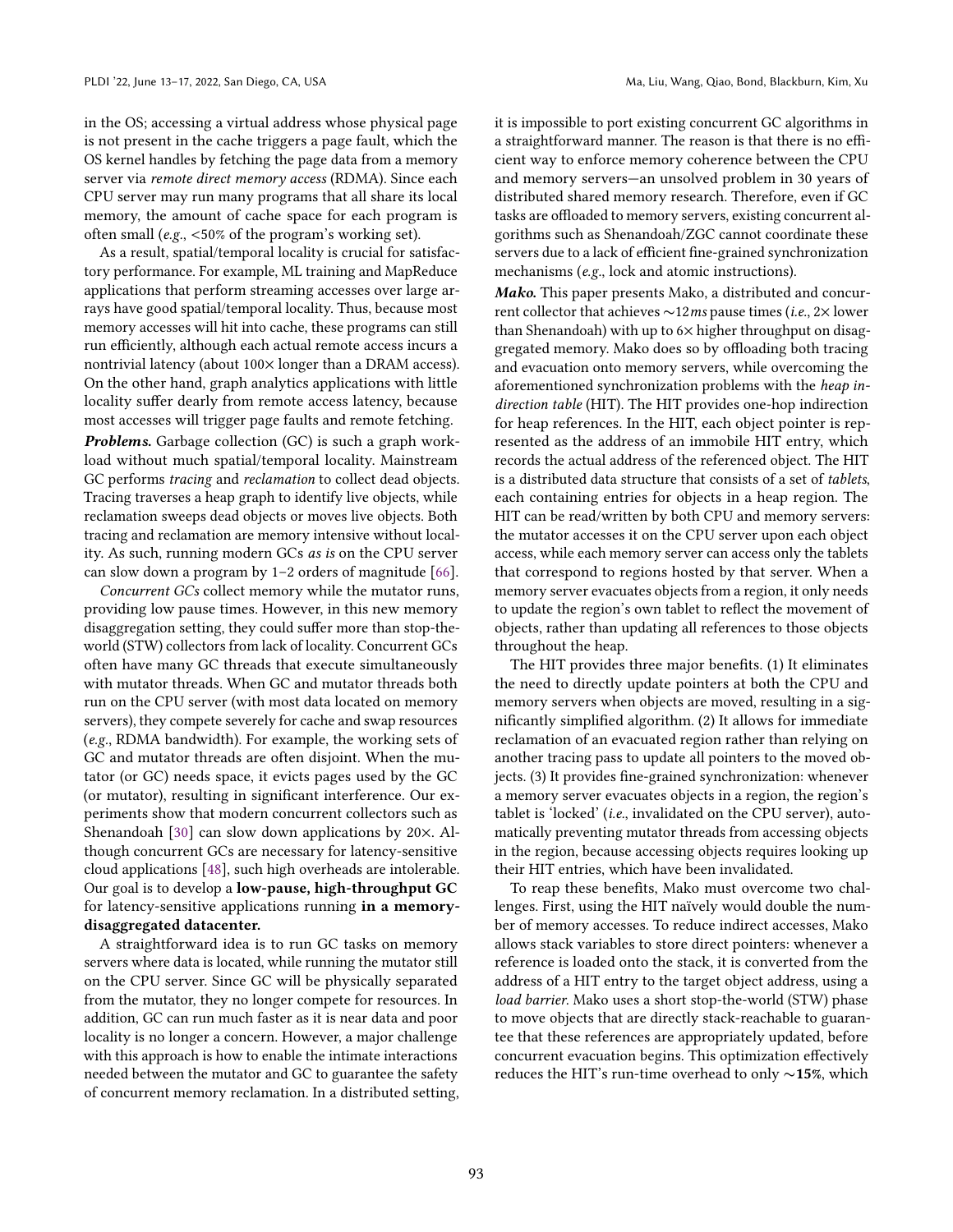can be easily offset by the significant savings from offloading GC onto memory servers.

Second, concurrent evacuation on memory servers requires a small pause to determine a set of regions to be evacuated and to evacuate root objects in these regions during the pause to ensure stack consistency. A naïve approach to guaranteeing safety is to block mutator accesses to these selected regions after this pause because any access can potentially load a non-root object onto the stack, making the stack inconsistent. However, this approach blocks mutator accesses for the entire span of evacuating all selected regions, which can defeat the purpose of our low-pause design.

Therefore, we develop a novel algorithm that performs evacuation on a per-region basis [\[44\]](#page-14-10). It does not block mutator access to a region, as long as the region is not being evacuated. To guarantee correctness, when the mutator accesses a region that is in the evacuation set but has not yet been evacuated, we let the mutator evacuate the accessed object immediately on the CPU server. This guarantees that any objects accessed before the memory server starts evacuating the region have already been moved to the region's to-space. Mako only blocks mutator accesses to the region during its memory-server evacuation. As such, a mutator thread blocks for at most the time needed to evacuate one single region (as opposed to all selected regions), which is 5-10ms in our experiments.

*Results.* We implemented Mako in OpenJDK 13 and Linux 4.11.0-rc8, and evaluated Mako on a range of cloud applications with various cache configurations. Mako achieves a 90th-percentile pause time of 11.98*ms*, which is 2× lower than that of Shenandoah, and two to three orders of magnitude lower than that of Semeru [\[66\]](#page-15-3), a G1-based generational GC for disaggregated memory. Furthermore, Mako outperforms Shenandoah in throughput by  $2-6\times$  due to offloading tracing and evacuation onto memory servers. Mako is publicly available at <https://github.com/uclasystem/mako>.

## 2 Related Work

*Disaggregation Systems.* Due to rapid advances in networking hardware, resource disaggregation has quickly turned from a nebulous idea into a practical solution that is revolutionizing major datacenters [\[16,](#page-14-11) [20,](#page-14-12) [32,](#page-14-1) [35\]](#page-14-13). Given that resource underutilization is a major problem in modern datacenters, resource disaggregation attacks this problem head-on, turning resource scheduling from a difficult binpacking problem into a much simpler allocation problem. Programs running on any CPU server can have their data located on any memory server. A disaggregated cluster also overcomes the critical 'memory capacity wall' problem [\[8,](#page-14-14) [11,](#page-14-15) [14,](#page-14-16) [41,](#page-14-17) [46,](#page-15-5) [47,](#page-15-6) [65\]](#page-15-7) by allowing applications to use unlimited resources. The past few years have witnessed a proliferation of software systems that can take advantage of this architecture [\[7,](#page-14-18) [10,](#page-14-8) [25,](#page-14-19) [28,](#page-14-20) [29,](#page-14-21) [31,](#page-14-22) [34,](#page-14-2) [40,](#page-14-23) [43,](#page-14-24) [53,](#page-15-8) [56,](#page-15-2) [59,](#page-15-1) [61,](#page-15-9) [62\]](#page-15-10).

Semeru [\[66\]](#page-15-3) is a memory-disaggregated runtime that uses a unified address space for the distributed heap and offloads tracing to memory servers. However, Semeru was designed for throughput and, hence, object evacuation runs on the CPU server in a long stop-the-world (STW) phase. When evacuation runs, it must fetch objects from memory servers, move them onto the CPU server, and write them back to new locations on their memory servers. This process leads to exceedingly long GC pauses such as dozens of seconds, which are often unacceptable for latency-sensitive cloud services.

*Concurrent GC.* Many concurrent garbage collectors were designed to minimize GC pause times for cloud workloads that are more tolerant of reduced throughput (i.e., longer end-to-end running time) than increased latency (i.e., longer GC pauses). Oracle's Concurrent MarkSweep (CMS) [\[51\]](#page-15-11) uses concurrent tracing to mark live objects (plus two short, STW phases) and concurrent sweeping to reclaim unmarked, dead objects. Many other concurrent moving collectors use concurrent tracing to mark live objects; their reclamation phase performs object evacuation by copying live objects from a from-space to a to-space. In doing so, they reap the benefits of reduced fragmentation, increased locality, and efficient bump pointer allocation, but at the cost of maintaining referential integrity while moving objects concurrently with mutator accesses.

Concurrent evacuation is prone to data races. A number of techniques have been proposed to prevent races between the mutator and concurrent object evacuator, including Baker's load barrier [\[15\]](#page-14-25), the Sapphire collector's blocking methods [\[39\]](#page-14-26), CHICKEN and CLOVER's lock-free methods [\[54\]](#page-15-12), and the Compressor collector's virtual memory protection mechanism [\[42\]](#page-14-27). Oracle's ZGC [\[1\]](#page-14-28), RedHat's Shenandoah [\[30\]](#page-14-9), and Azul's C4 [\[64\]](#page-15-13) are widely used commercial concurrent moving garbage collectors, which use similar treatments to ensure safety in concurrent evacuation.

All of these concurrent moving collectors rely on synchronization techniques that apply only to cache-coherent shared-memory settings. These techniques do not work directly for memory disaggregation without huge performance penalties. For instance, by leveraging a cache coherence protocol, modern processors provide atomic instructions (e.g., compare-and-swap) for threads to effectively synchronize over shared memory. However, these atomic instructions do not work when memory is distributed [\[36,](#page-14-29) [66\]](#page-15-3) since network adapters typically do not provide cache coherence between servers $-e.g.,$  if a memory server concurrently installs a forwarding pointer in an object, there does not exist a distributed "compare-and-swap" operation that can guarantee that the pointer is visible on the CPU server. As such, new synchronization techniques must be developed to support efficient atomicity between servers.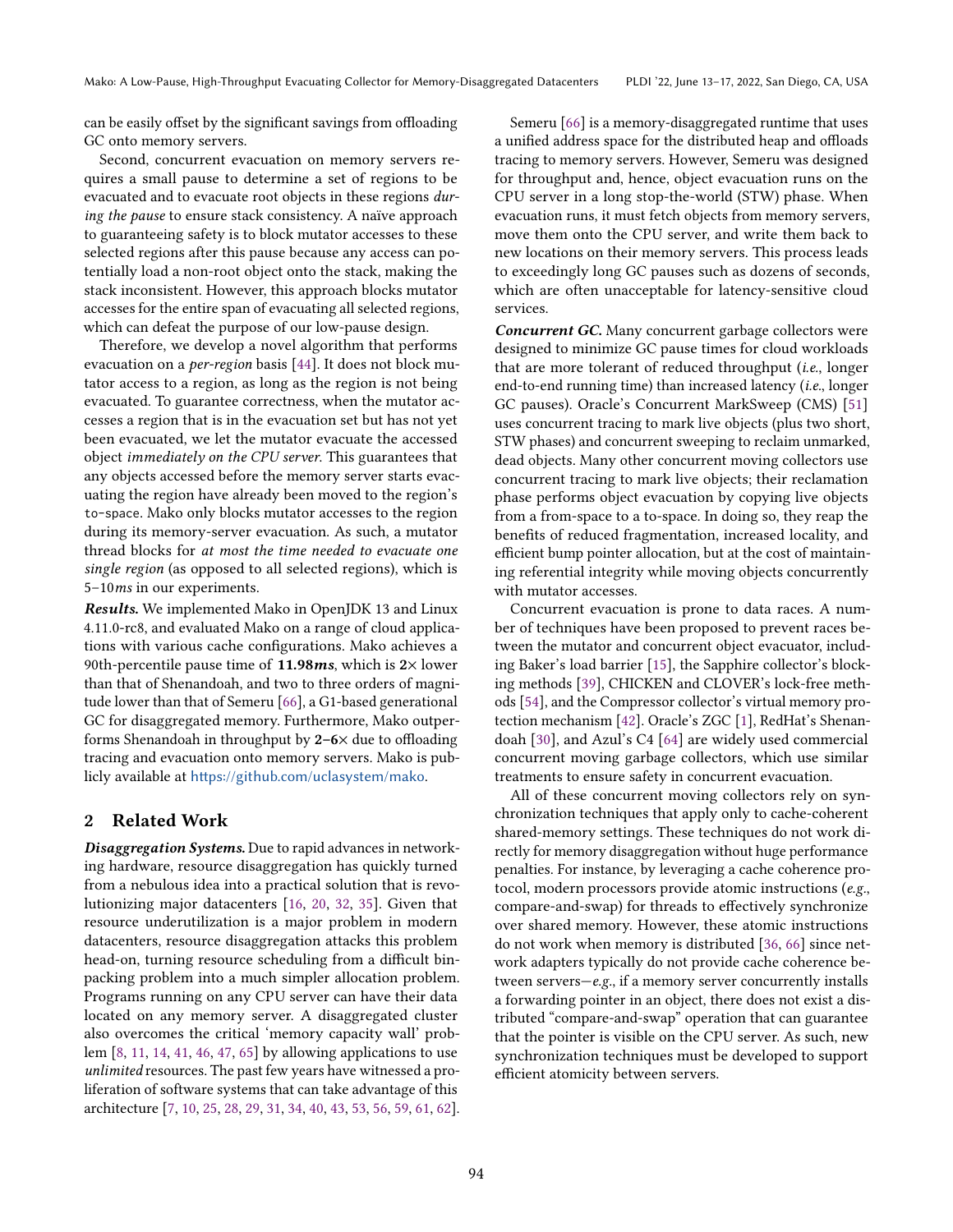*Other Moving and Non-moving GCs.* There exists a large body of work on moving collectors that move live objects for memory efficiency. There are two major types of moving GCs: evacuating collectors [\[12,](#page-14-30) [15,](#page-14-25) [18,](#page-14-31) [21,](#page-14-32) [26,](#page-14-33) [38,](#page-14-34) [63,](#page-15-14) [65\]](#page-15-7) that move live objects to a new space, reclaiming the old space en masse, and compacting collectors [\[24,](#page-14-35) [42,](#page-14-27) [57\]](#page-15-15) that move live objects to one end of the same space, reclaiming the unused portion en masse. Moving collectors reduce fragmentation and enable the use of efficient allocators (e.g., bump pointer), but incur either space (for evacuating collectors) or time overhead (for compacting collectors). Non-moving collectors typically perform sweep-to-freelist. They are efficient in time and space, but do not handle fragmentation well and must use a less efficient freelist-based allocator.

Ossia [\[52\]](#page-15-16) adds a stop-the-world phase to the mark-sweep garbage collector that performs partial compaction for sparse regions in that phase. Immix [\[19\]](#page-14-36) uses a combination of coarse-grained blocks and fine-grained lines for managing memory. It allows for contiguous allocation and resorts to opportunistic evacuation to defragment memory. Yak [\[50\]](#page-15-17) combines a generational GC with region-based memory management for big data systems. NumaGiC [\[33\]](#page-14-37) is a NUMAaware GC that is designed to better exploit NUMA locality. Write-rationing GC [\[9\]](#page-14-38) and Panthera [\[65\]](#page-15-7) are moving collectors designed to efficiently migrate objects between DRAM and NVM. Unlike these moving collectors above, Mako has several unique characteristics optimized for memory disaggregation such as immediate reclamation, per-region evacuation, and fine-grained locking centered around the HIT.

## 3 Mako Overview

*CPU Server* 

<span id="page-3-0"></span>

Figure 1. Mako's distributed Java heap.

This section provides an overview of Mako's heap structure and distributed GC algorithm.

#### 3.1 Heap Structure

Figure [1](#page-3-0) shows the distributed heap structure we use in our setting. The CPU server runs a JVM with a heap that is logically split into a number of partitions (i.e., address spaces), each backed up by physical memory on a memory server. The CPU server also has a small amount of memory, but this memory serves as a software-managed, inclusive cache and hence is not dedicated to specific virtual addresses. When the mutator accesses pages uncached on the CPU server, a page fault is triggered. Then, the paging system swaps in the pages with needed objects into the CPU server's local memory cache. When the cache is full, selected pages are swapped out to their corresponding memory servers, as determined by their virtual addresses.

Servers are connected by RDMA over InfiniBand. Each memory server runs a Mako agent, which performs concurrent tracing and evacuation over local objects. This agent listens to the CPU server for commands as to what tasks to do and when to do them. Due to its simplicity, the Mako GC agent has a very short initialization time (e.g., milliseconds) and a low memory footprint (e.g., megabytes of memory for metadata). Hence, a memory server can easily run many agents despite its weak compute (i.e., each for a different CPU-server process). When a Mako agent starts, it aligns the starting address of its local heap with that of its corresponding virtual address range in the global heap maintained by the CPU server. As a result, each object has the same virtual address on the CPU and memory servers, and memory servers can trace their local objects without address translation.

All object allocations occur on the CPU server with regular allocation algorithms. However, if the page on which an object is about to be allocated is uncached, the CPU server's OS will swap the page in from its hosting memory server first before allocation.

Mako uses a region-based heap, allowing us to perform concurrent object evacuation at the region granularity. When objects in a region are evacuated on a memory server, the CPU server can still access objects from other regions. Each region has a default size of 16MB, and the CPU server writes back a region if it is selected for evacuation on a memory server. Further details are discussed in [ğ5.](#page-6-0) Like ZGC and Shenandoah, Mako uses one single generation, spanning memory servers. Non-generational collection requires fullheap tracing to identify live objects. However, since tracing and evacuation both occur on memory servers and do not take any compute resources on the CPU server, full-heap tracing has little impact on mutator performance.

#### 3.2 Mako's Garbage Collector

Figure [2](#page-4-0) depicts the high-level design of Mako's concurrent GC. The CPU server runs mutator threads, while memory servers concurrently trace and evacuate live objects they host. As shown in Figure [2\(](#page-4-0)a), each GC cycle consists of four phases. Pre-Tracing Pause (PTP) and Pre-Evacuation Pause (PEP) are two short STW phases on the CPU server for synchronization with memory servers, while suspending mutator threads. Concurrent Tracing (CT) and Concurrent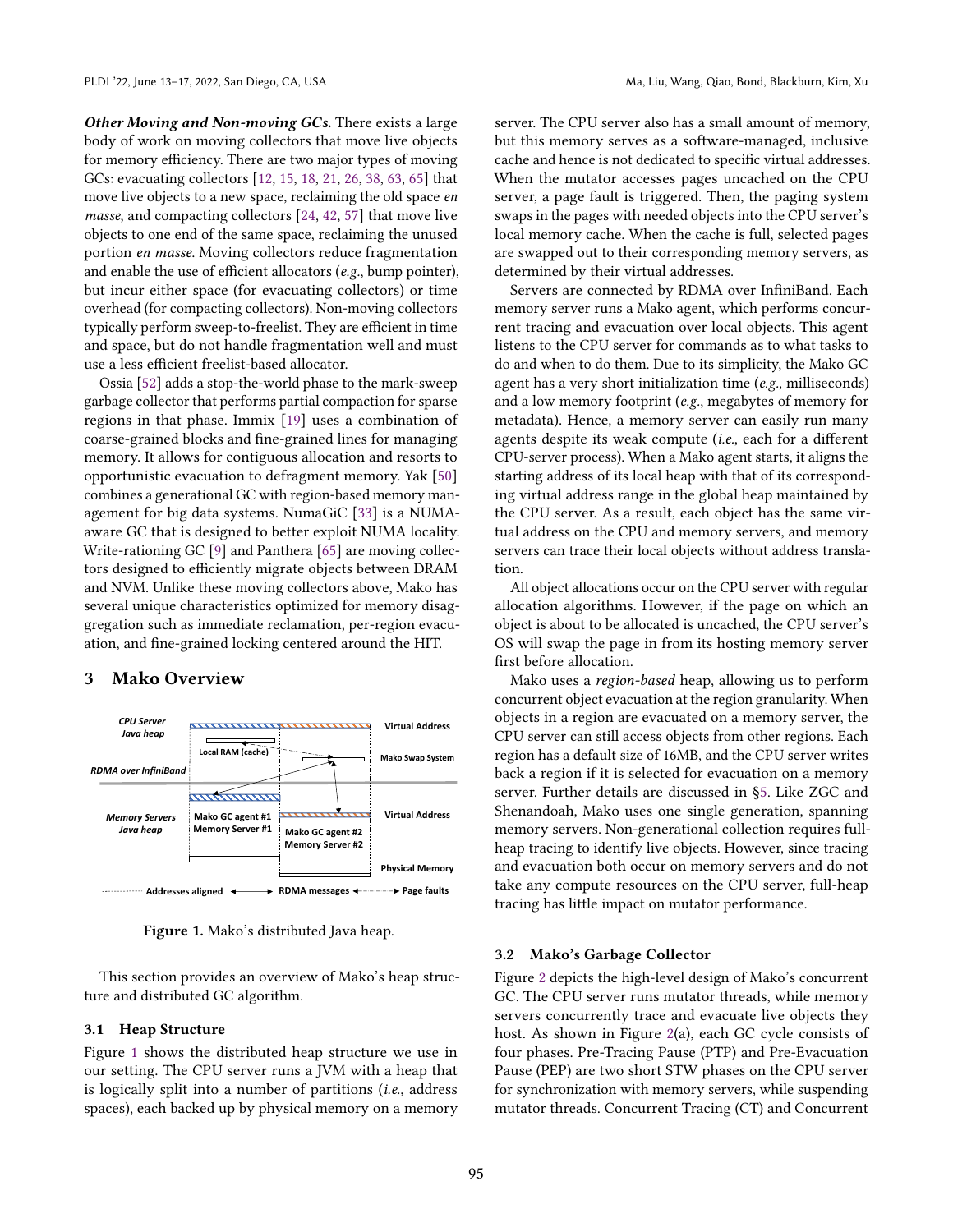<span id="page-4-0"></span>

Figure 2. An overview of Mako's concurrent GC.

Evacuation (CE) are concurrent phases run by each memory server, as the CPU server runs the mutator. Figure [2\(](#page-4-0)b) illustrates the main activities in each phase, as elaborated below:

*Pre-Tracing Pause (PTP).* This phase scans the thread stacks  $(1)$ , identifies root objects (*i.e.*, reachable directly from stack variables $^2$  $^2$ ) and notifies memory servers of these objects as tracing roots. Our concurrent tracing builds on the classic snapshot-at-the-beginning (SATB) algorithm [\[68\]](#page-15-18), which incrementally detects reference overwrites to build the heap snapshot. However, the correctness of SATB depends on an implicit assumption that, at the time tracing begins, all reference updates made before tracing are in place; any further updates during tracing will be detected and considered in the heap snapshot. This assumption holds automatically (due to cache coherence) in a single-server setting; however, under memory disaggregation, it no longer holds due to the lack of memory coherence between servers $-e.g.,$  a memory server may not see an update made by the CPU server before tracing starts; missing these updates can lead to missing reachable objects in the snapshot.

To solve this problem, PTP must write back all dirty pages to enforce that memory servers see all updates made by the CPU server before concurrent tracing. To minimize this write-back overhead, Mako explores a middle ground between write-through and write-back by batching page updates in a buffer and flushing the buffer asynchronously

when it is full. When PTP occurs, Mako only needs to flush the pending pages in the buffer  $(2)$ .

*Concurrent Tracing (CT).* This phase starts on each memory server, as soon as PTP finishes on the CPU server. CT performs full-heap tracing. Given that our heap spans multiple servers, memory servers notify each other of cross-server references, whenever they are seen. As a result, each memory server performs graph traversal not only from its own root objects but also from objects with incoming references from other servers. CT finishes when each memory server completes its own tracing and does not have any pending messages from other servers. Mako uses an SATB buffer to record overwritten values at pointer updates on the CPU server, while memory servers perform CT. These values are also sent to memory servers and considered as part of the heap snapshot to ensure closure completeness.

*Pre-Evacuation Pause (PEP).* This phase on the CPU server pauses the mutator to prepare for CE. PEP produces a complete closure by conservatively adding the overwritten values recorded in the SATB buffer into the closure of reachable objects computed by CT. Further, PEP evacuates root objects immediately  $(3)$  and updates their pointers directly on the CPU server to guarantee that stack variables all point to updated object locations in the to-space. Therefore, concurrent moving involves only non-root objects in the CE phase and does not create any stack inconsistencies. PEP computes a live object ratio for each region—the lower the ratio, the higher the priority—and selects regions for evacuation by  $CE$  (4).

<span id="page-4-1"></span> $^2\!$  For ease of presentation, we focus on stack variables when discussing roots. Our implementation also considers static variables, string constants, JNI references, etc. as roots.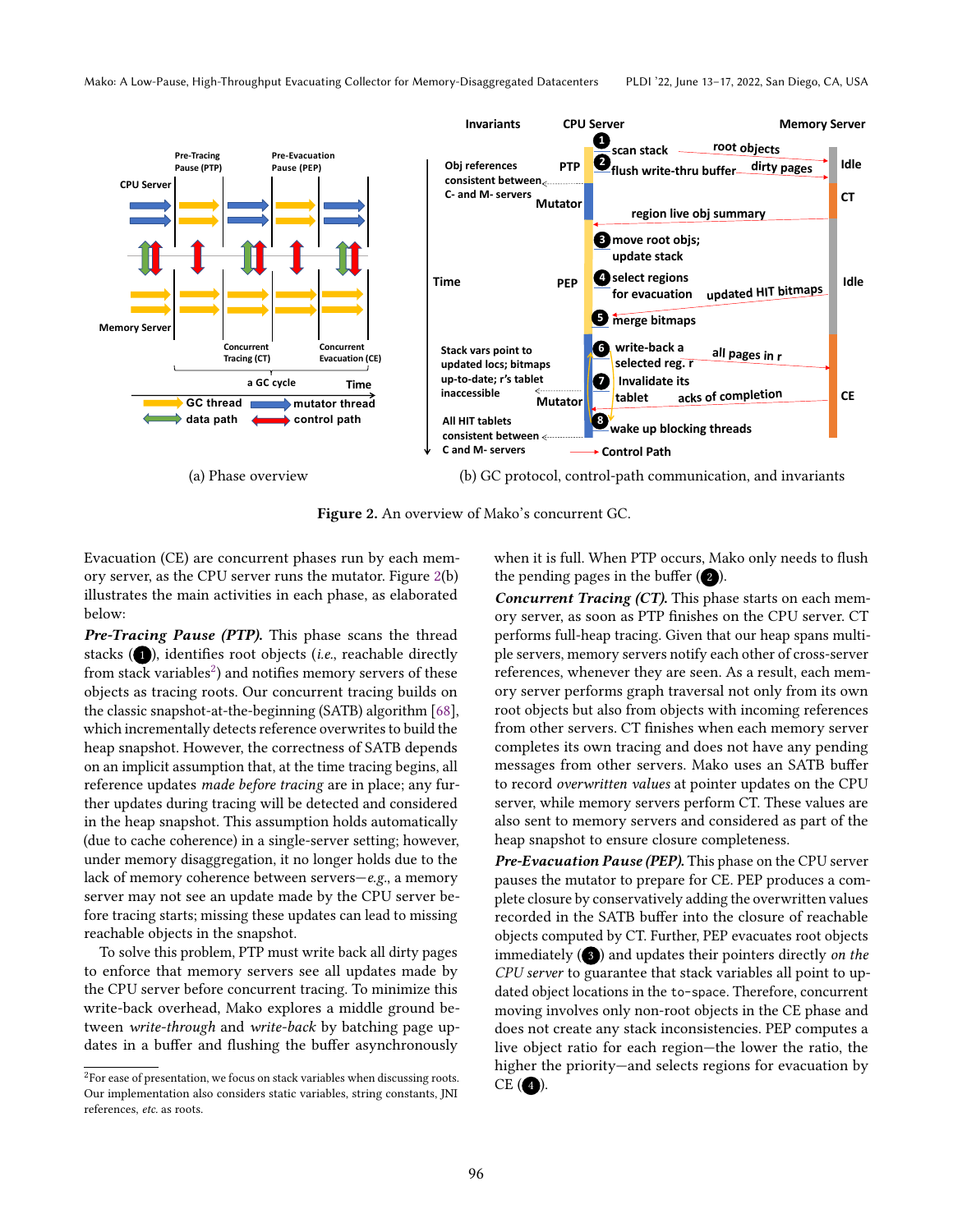*Concurrent Evacuation (CE).* When PEP is over, each memory server starts CE to reclaim memory. A challenge here is how to provide synchronization between the CPU and memory servers. As stated earlier in [ğ1,](#page-0-1) the lack of coherence makes it hard to implement fine-grained synchronization primitives. Hence directly applying ZGC or Shenandoah's algorithm would not work in our setting. To overcome this challenge, we use the heap indirection table (HIT) to provide one-level indirection for pointer representation in the heap. Each reference-type object field contains an HIT entry address, whose corresponding value stores the referent's actual address. There is a fixed one-to-one mapping between an HIT entry and a heap object, until the object dies, at which point the entry is reclaimed.

Note that the HIT is conceptually similar to the object table design which was used in Smalltalk and in the early days of the HotSpot JVM [\[2\]](#page-14-39). However, the HIT is a distributed data structure that manages regions spanning multiple memory servers. The HIT consists of a set of independent tablets, each mapping to a region. The CPU server stores the entire HIT metadata but uses the paging system to access specific entries. Each memory server stores the tablets corresponding to their regions. Details of this design can be found in [ğ4.](#page-5-0)

The HIT offers two benefits. First, the HIT significantly simplifies the effort of pointer updating: after an object is moved, Mako only needs to update a single HIT entry, as opposed to updating all of its incoming references (usually via forwarding pointers) in a traditional setting. The HIT helps to guarantee that memory that stores the object can be reclaimed immediately after it is moved. If forwarding pointers were used, memory could not be reclaimed until all incoming references to the object were updated (usually in the next tracing pass).

Second, the HIT provides a fine-grained locking mechanism between the CPU and memory servers during CE. Before evacuating a region, the CPU server writes back all pages in the region (to ensure that the memory server has up-to-date pages;  $\bigcirc$  ) and *invalidates* the tablet in the HIT corresponding to this region  $(7)$ . Write-back is done concurrently so as to avoid a pause. If the mutator accesses an object in a region during its write-back, the mutator moves the object immediately to the to-space. After its tablet is invalidated, its hosting memory server will move the rest of the region to its to-space. During this process, the mutator cannot access the region due to the lack of valid entries for address translation and hence has to wait in a blocking state. Once the region evacuation is done, the memory server updates the region's HIT tablet with new object addresses and sends an acknowledgment to the CPU server. The CPU server subsequently makes the tablet valid again and wakes up the blocking threads  $(8)$ .

To minimize the mutator's blocking time, CE performs evacuation on a per-region basis, repeatedly taking the three steps  $\odot$ ,  $\odot$ , and  $\odot$ , until all selected regions have been evacuated. Due to per-region evacuation, the mutator's blocking time is bounded by the time needed to evacuate one single region, which is typically small (e.g., < 5ms for 95% of 16MB regions). The evacuation algorithm can be found in [ğ5.3.](#page-8-0)

When basing our GC design on the HIT, to reduce inefficient unnecessary indirection, Mako allows stack variables to point directly to objects instead of using the HIT entries. This is done by using an unconditional load barrier that retrieves the object address from the entry and assigns it to the stack variable, before an HIT reference is loaded onto the stack. Subsequent uses of the stack variable such as calls and field accesses will use the actual object address directly. Conversely, a write barrier is used to convert the object's address into its HIT entry ID before writing the reference to the heap. With this design, the overhead of indirection is incurred only with heap loads and stores of references.

*Control vs. Data Path.* Mako uses a data and a control path for the CPU and memory servers to communicate. The data path goes through the kernel's normal paging and swap system-pages are evicted based on an LRU algorithm; accessing a page that does not reside in local memory triggers a page fault, and the kernel handles the fault by fetching the page from a memory server. When the mutator executes, it accesses the program through the data path. However, when the GC runs, the CPU server needs to coordinate with memory servers by sending control information, writing back regions, synchronizing the HIT tablets, etc. This coordination goes through a control path, implemented via new primitives we add to the kernel.

*Pause Summary.* Table [1](#page-5-1) summarizes the three types of pauses introduced by Mako and their time ranges. As shown, PTP and PEP are very short, while the mutator blocking time during CE is bounded by the time to evacuate one single region, which is also acceptably short.

Table 1. Mako's pause time.

<span id="page-5-1"></span>

| <b>Sources of Pause</b> | <b>Type</b>             | Time             |  |
|-------------------------|-------------------------|------------------|--|
| Pre-Tracing Pause       | STW (all threads)       | $\sim$ 5 $ms$    |  |
| Pre-Evacuation Pause    | STW (all threads)       | $\sim 10ms$      |  |
| Per-region              | Threads blocking on the | $<$ 5 ms for 95% |  |
| evacuation wait         | region being evacuated  | of 16MB regions  |  |

# <span id="page-5-0"></span>4 The Heap Indirection Table

As discussed earlier, the HIT simplifies pointer updating and provides a fine-grained synchronization mechanism for concurrent evacuation. With the HIT, reference-type object fields no longer store heap addresses and instead store addresses to the HIT entries, each of which stores an actual object address in the heap. A one-to-one mapping is established at allocation between each allocated object and its HIT entry, which remains unchanged throughout its life span.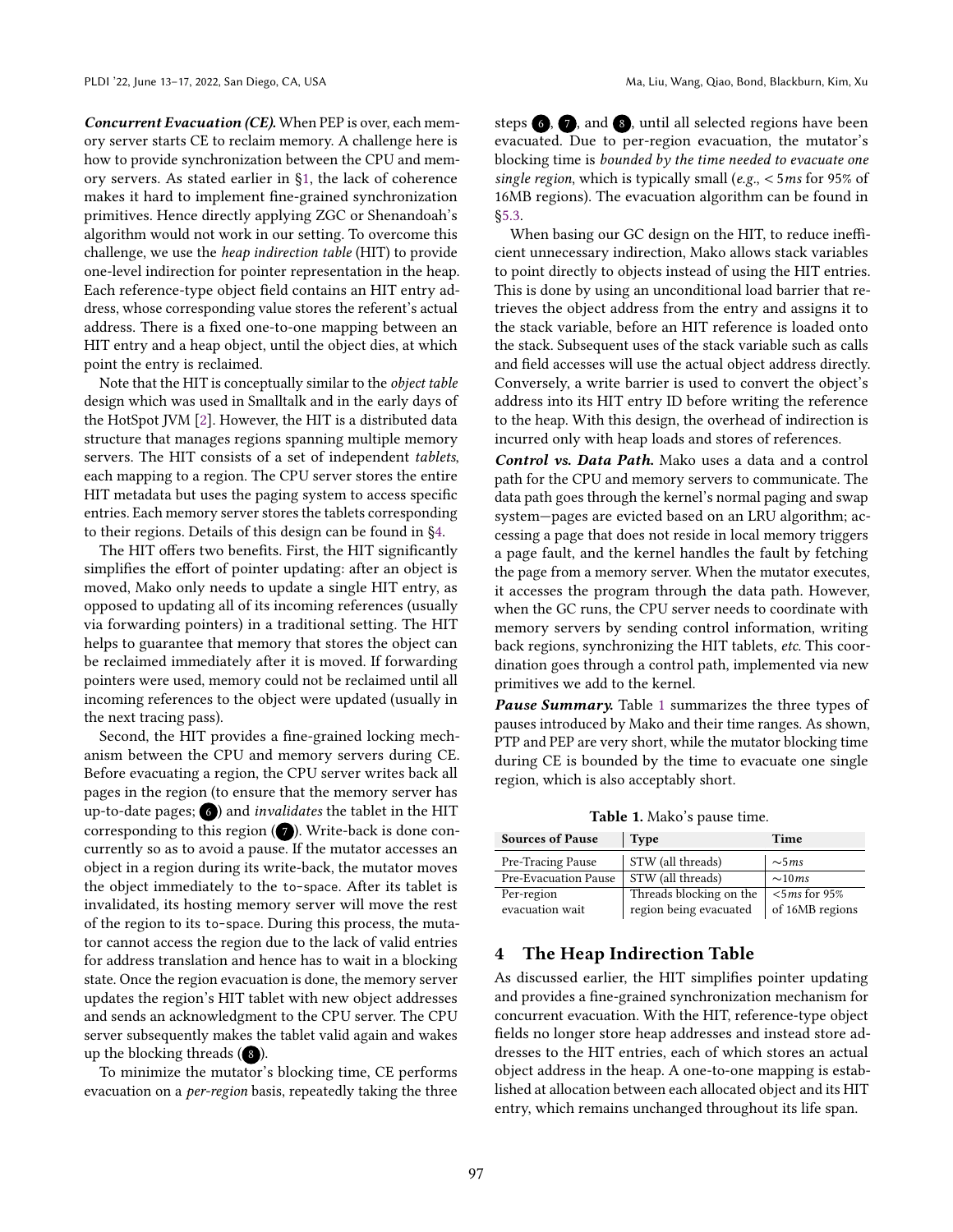*Tablet.* The HIT is a collection of tablets. Each tablet corresponds to a heap region and has three components in Figure [3:](#page-6-1) (1) an array of (word-size) entries, (2) an entry freelist, and (3) a mark bitmap. Each entry in the entry array stores the actual address of an object in the region represented by the tablet. The freelist keeps track of the addresses of free HIT entries, for quick allocation of new objects. The mark bitmap remembers entries whose corresponding objects are marked during tracing. The bitmap is used to construct the freelist for quick entry reclamation. The entire entry array in a tablet is allocated upon the creation of a region; individual entries are assigned to objects upon their allocation.

<span id="page-6-1"></span>

Figure 3. The structure of the heap indirection table (HIT). As an example, the field  $f$  of object A references object B.

*Distributed Structure.* Since each object requires an HIT entry throughout its lifetime, the entire HIT could be too large to fit in the CPU server's local memory. Mako thus stores only the allocation metadata–the tablet's bitmap and freelist-on the CPU server's unevictable region but places each entry array on the memory server hosting its region. Entry arrays are subject to paging similar to heap objects.

Since bitmaps are used at both the CPU (in PTP that traces root objects) and memory servers (in CT that traces the full heap), we maintain two copies for each region's bitmap, one on the CPU server and one on the region's memory server. Once CT is done, all live entries are marked. Memory servers send their bitmaps back to the CPU server in PEP, which are then merged to produce the latest liveness information.

*Entry Assignment.* Upon each object allocation in a region, Mako obtains an HIT entry from the region's entry array by querying its freelist. Mako employs 25 unused bits in an object's header to store the HIT entry ID. Because it uses perregion offsets to represent entry IDs, 25 bits are sufficient. When a direct object reference on the stack is written into the heap, Mako uses this header field to find its HIT entry and write the ID of the entry into the heap (see [ğ5.1\)](#page-6-2). When a heap region is created, the entire virtual space for its HIT tablet is allocated, although its backing physical memory is committed incrementally.

The HIT entry assignment, if not done carefully, can be more costly than object allocation. Object allocation can be implemented using an efficient bump pointer algorithm

(because evacuation moves objects into contiguous space), but the HIT entries must stay immobile. Hence, to find a reusable entry, Mako must use a freelist.

Since allocation performance is critical to the mutator's throughput, Mako optimizes the HIT entry assignment by maintaining a per-thread entry buffer, similar to the TLAB used in HotSpot [\[60\]](#page-15-19). When objects die and their HIT entries return to the freelist, Mako caches a small number of them (i.e., their addresses) in each thread's entry buffer. This optimization provides two main benefits. First, entry assignment can be lock-free as long as this buffer is not empty. Second, entry assignment does not need to go through the freelist when there are cached entries. Furthermore, since entry arrays are located on a memory server, obtaining a free entry (at each object allocation) may need a costly remote fetch. To solve this problem, Mako uses a daemon thread on the CPU server to periodically fill the buffer with new entries and preload their pages from memory servers. As a result, the freelist is queried asynchronously and most object allocations can quickly retrieve entries from their thread-local buffers, leading to superior allocation performance.

*Reference Resolution.* For each object, its reference-type fields now store the HIT entries. Figure [3](#page-6-1) shows such a representation when A.f refers to B. There is an additional hop to retrieve B from A.f. To reduce this indirection-induced latency, we use direct pointers for stack variables so that any method calls or field accesses performed on a stack reference can access the object directly.

*Entry Reclamation.* After concurrent tracing, Mako begins entry reclamation according to the mark bitmap. Unmarked bits represent entries for dead objects and these entries are returned to the freelist; a subset of them is given to each thread's entry buffers for efficient allocation. Mako performs this step concurrently in a GC thread, when the mutator runs.

# <span id="page-6-0"></span>5 GC Design

# <span id="page-6-2"></span>5.1 Barriers

Heap/Stack Invariant: All stack variables point directly to objects; all heap locations contain the HIT entry addresses.

An important efficiency property Mako maintains is that all stack variables point directly to objects. As such, we use a load barrier (LB) that turns an HIT reference into an object reference upon loading. Conversely, when a reference on the stack is written to the heap, we use a store barrier to retrieve the HIT entry from the object and write the entry address into the heap location. Algorithm [1](#page-7-0) shows our barrier logic. Our LB has a fast path that skips all the checks if the execution is not in the concurrent evacuation phase (indicated by CE\_RUNNING, which is set by a daemon thread and discussed shortly in Algorithm [2\)](#page-9-0).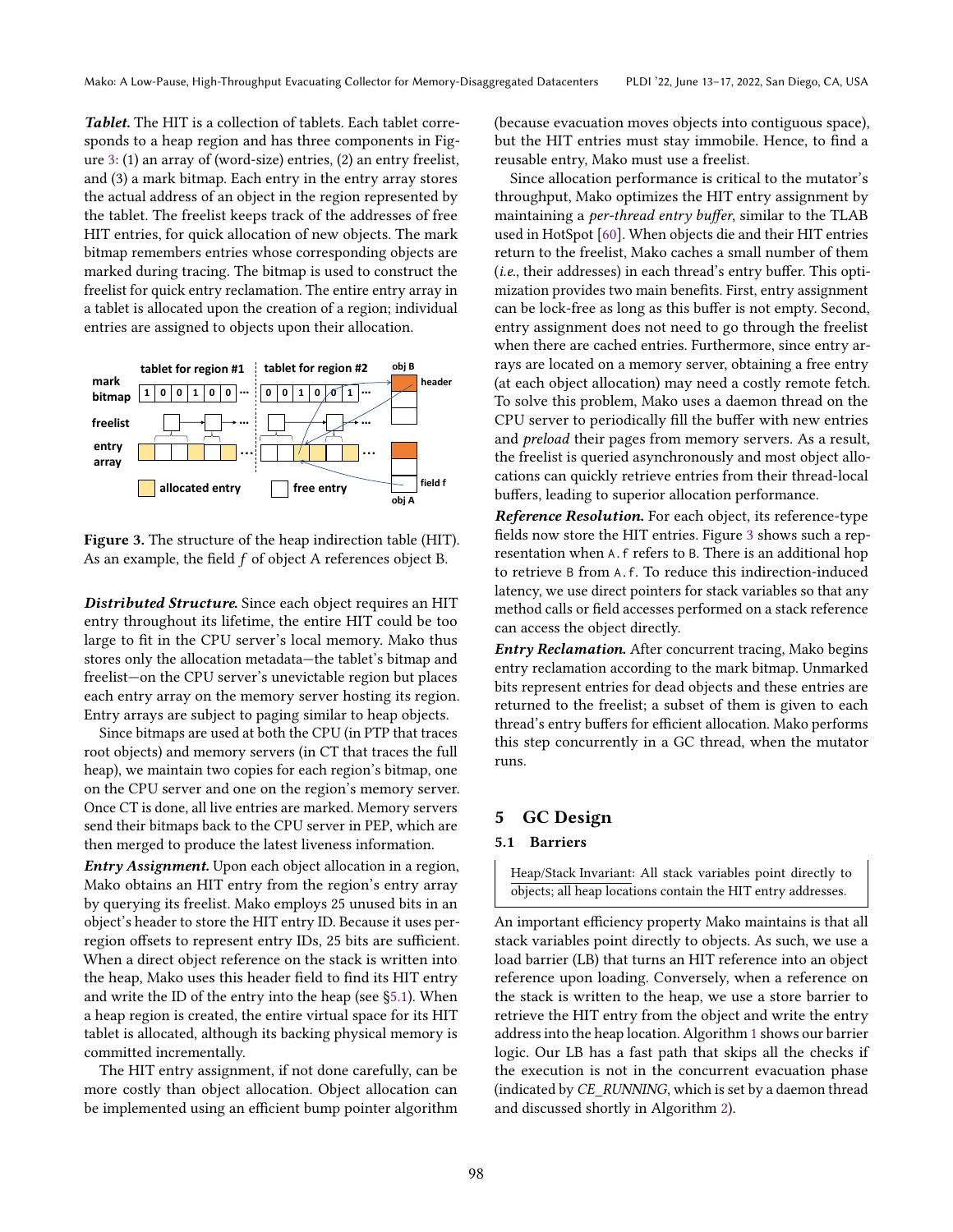Algorithm 1: Mako's load/store barriers for reference read/write.

```
1 Function LOADBARRIER(a = b.f)
```

```
2 HIT entry e \leftarrow b.f;
3 if CE_RUNNING then
4 | Region r \leftarrow REGION(b.f);\begin{array}{c|c} 5 \end{array} if r is in the evacuation set s then
 \begin{array}{c|c|c|c} \hline \text{6} & \text{if } \text{ISVALID}(r.\text{tablet}) \text{ then} \end{array}\begin{array}{ccc} \text{7} & | & | & | & \text{/* } r' \text{ is to-space; } t \text{ is the new addr in } r' \end{array}s \mid \mid \mid t \leftarrow \text{Move}(b.f, r');9 | | | ATOMIC {
10 | | | \prime* only one thread can update ∗e */
11 | | if ResION(*e) \neq r' then
12 ∗ ← t ;
13 | | | }
_{14} | | else
15 | | | \prime r is being evacuated on a mem server \prime16 | | | | while \neg IsVALID(r.table t) do
17 | | | \prime* empty loop; wait until tablet
                             becomes valid */
18 /* not in CE or the evacuation of region r is done \overline{r} /
19 a \leftarrow *e;
20 Function STOREBARRIER(b.f = a)21 \frac{1}{2} \frac{1}{2} \frac{1}{2} obtain the entry address from a's header \frac{x}{4}22 HIT entry e \leftarrow \text{ENTRY}(a);23 b.f \leftarrow e;
```
<span id="page-7-8"></span><span id="page-7-7"></span><span id="page-7-4"></span>If the execution is in the middle of  $CE$  (*i.e.*, Line [3](#page-7-1) passes), our LB performs two checks: (1) evacuation set check (Line [5\)](#page-7-2) and (2) tablet validity check (Line [6\)](#page-7-3). Our CE algorithm ([ğ5.3\)](#page-8-0) selects a set of regions for evacuation and performs evacuation on a *per-region* basis. Hence, if the accessed region  $r$ is not in the evacuation set, the mutator follows a fast path that retrieves the address in entry  $e$  (Line [19\)](#page-7-4).

If  $r$  is in the evacuation set, we perform the second check to test whether the tablet containing entry  $e$  is valid (Line [6\)](#page-7-3).  $IsValid(r.tablet)$  returns false if r's tablet is invalidated by the GC thread (Line [14](#page-9-1) in Algorithm [2\)](#page-9-0) to prevent mutator threads from accessing  $r$  while  $r$  is being evacuated by a memory server. At this moment, region  $r$  can be in one of two states: waiting or evacuating. First, if  $r$  is waiting to be evacuated, Mako still allows mutator threads to access  $r$ .  $r$ 's tablet is still valid and hence the check at Line [6](#page-7-3) succeeds.

Before loading  $b.f$  onto the stack, the mutator must move the object referenced by  $b.f$  to the to-space  $r'$  of region  $r$ (Line  $8$ ) and update its HIT entry  $e$  with its new address (Line [12\)](#page-7-6). Similar to Shenandoah or ZGC, Mako allows multiple threads to compete when moving the same object in Line [8.](#page-7-5) However, only one thread can successfully update its entry  $e$  to its new location (Line [12\)](#page-7-6); other competing

threads, when finding that  $e$  has already been updated to point to an address in  $r'$  (indicated by REGION(\*e)=r'), give up their object copies and directly use the updated address in ∗e (Line [19\)](#page-7-4). Here ∗e denotes the value contained in entry , which represents the actual object address.

Moving objects upon mutator accesses guarantees that all objects in r whose references are loaded onto the stack must have been moved to r' on the CPU server before the memory-server evacuation of r starts. These objects will not be touched by memory servers. Note that we cannot let memory servers evacuate them because their references are already on the stack; if they are still in the from-space when the memory-server evacuation runs, moving them makes their stack references stale, creating problems for the mutator.

If the tablet is invalid, region  $r$  is being evacuated on a memory server. In this case, we must block the mutator access (Line [16-](#page-7-7)[17\)](#page-7-8); otherwise, the mutator could load a stale reference onto the stack. When  $r$ 's evacuation by the memory server is done, that server notifies the CPU server, which then makes  $\vec{r}$ 's tablet valid again; subsequently, the blocking mutator thread proceeds to execute Line [19.](#page-7-4)

The logic for the store barrier is much simpler. Both  $a$  and  $b$ are stack references to objects that must have been moved to the to-space, and their HIT entries must have been updated. Hence, writing *a*'s entry address into the object referenced by  $b$  will not cause any issue.

#### 5.2 Concurrent Tracing

*Distributed SATB.* The key challenge in Mako's concurrent tracing is the incoherence between the CPU and memory servers, making it hard to implement the SATB algorithm [\[68\]](#page-15-18) that requires memory servers to see the latest heap references before tracing begins. A naïve approach is to write back all pages cached on the CPU server before tracing during PTP. However, this approach is rather costly as it requires swapping out gigabytes of data while mutator threads are stopped, which can significantly increase the pause time. To solve the problem, we use a variant of writethrough caching to amortize the swap cost. In particular, we batch page updates during the mutator execution with a write-through buffer-each reference write on a page causes the page to be buffered. When the buffer is full, all pages in the buffer are written back, through the control path, to their hosting memory servers. As the same page may be added multiple times, we deduplicate the buffer before it is flushed. Since this is done asynchronously as the mutator executes, it adds low overhead.

Pre-Tracing Invariant: All object references and their HIT entries on memory servers are up-to-date; memory servers see the latest heap snapshot; the live bits for root objects in the HIT's bitmap are marked.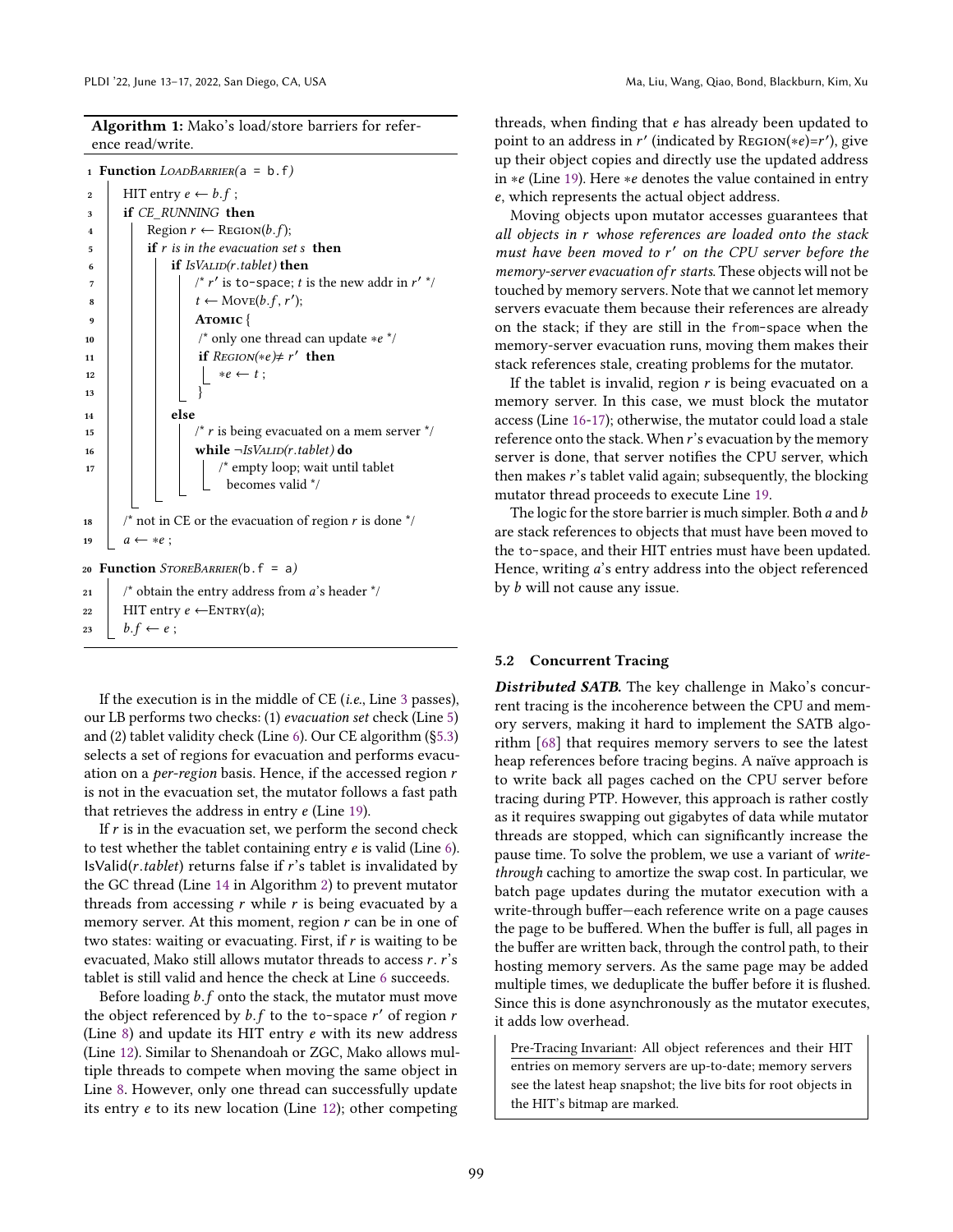Due to the use of the write-through buffer, we only need to flush the pending pages in the buffer in PTP, leading to significantly reduced pause time. During PTP, the CPU server scans the stack and sends root objects to their respective memory servers. Before tracing begins, the CPU and memory servers have a consistent view of all heap references. Given that heap locations contain the HIT references, tracing must have access to the latest HIT as well. The HIT entries are handled in the same way as regular data objects-their pages are also subject to our write-through buffering and periodically written back to memory servers.

Mako performs full-heap tracing to compute a complete closure of live objects. To correctly implement the SATB algorithm, the CPU server maintains an SATB buffer. Any pointer updates made by the mutator since the last PTP are captured in the SATB buffer. These updates represent the changes after the heap snapshot is taken. They are sent to memory servers and considered conservatively in CT so that tracing is guaranteed to produce a complete closure that may however include some dead objects [\[68\]](#page-15-18).

*Distributed Completeness Protocol.* One challenge in fullheap tracing is how to deal with *cross-server references*—those whose source and target objects are on different memory servers. Tracing in the presence of cross-server references is essentially a distributed graph reachability problem with known solutions [\[6,](#page-14-40) [49,](#page-15-20) [55\]](#page-15-21). A memory server maintains a ghost buffer for each other memory server, which contains messages to be sent to that server. Once tracing hits a cross-server reference, it pushes the target object's HIT entry into the ghost buffer for the object's hosting memory server. Ghost buffers are flushed when they are full. Upon receiving an incoming message, a memory server starts tracing using the object included in the message as an additional root.

However, determining whether all memory servers have completed their tracing work is a challenging task, which requires a distributed protocol. To implement the protocol, we maintain four flags on each memory server:

- TracingInProgress: indicating whether the memory server is tracing or idle
- RootsNotEmpty: indicating whether the memory server still has pending references received from other servers
- GhostNotEmpty: indicating whether this memory server has a non-empty ghost buffer
- Changed: indicating whether any of the above three flags changes between the two polls in each cycle

Tracing-Completeness Invariant: For each memory server, all four flags are false.

The CPU server constantly polls those flags on memory servers. In each polling cycle, two rounds of polling are conducted. Upon seeing false values in all four flags on all memory servers in both rounds, the CPU server instructs memory servers to terminate the tracing loop. Note that a

memory server does not clear the GhostNotEmpty flag until it receives acknowledgments from the receivers, and hence, it is impossible that all flags are false but there are still messages on the go.

The goal of maintaining the last flag (changed) and polling twice in each cycle is to avoid the problem of premature termination. This problem occurs when the polling of different memory servers happens at different times. For example, memory server 1 receives the poll and tells the CPU server it does not have any work to do while at the same time, memory server 2 is sending references to server 1. By the time the poll arrives at 2, these references have already reached 1 and been acknowledged. In this case, server 2 would respond that it is also idle, making the CPU server falsely believe that tracing has finished. We solve this problem using the flag Changed on each memory server–for example, if the problem occurs during the first round of polling, the value of RootsNotEmpty changes and Changed would become true. The second round of polling will detect that and inform the CPU server that tracing is still in progress.

During CT, each memory server marks (its own portion of) the HIT bitmap as live objects are visited. These bitmaps will be sent back to the CPU server at the end of PEP.

#### <span id="page-8-0"></span>5.3 Concurrent Evacuation

Pre-PEP Invariant: All HIT bitmaps on the CPU and memory servers are consistent and up-to-date.

*PEP.* When PEP starts, the CPU server sends values recorded in the SATB buffer to memory servers, which use them to finish the final mark. The CPU server combines the HIT bitmaps collected from all memory servers, producing a complete bitmap that reflects the up-to-date liveness information.

Algorithm [2](#page-9-0) describes our algorithm for PEP and CE. During PEP, the CPU server selects regions (Line [3\)](#page-9-2) for object evacuation based upon each region's live object ratio, which is collected during CT by memory servers. The fewer the live objects, the higher priority a region has for evacuation. This is because evacuating objects in regions with more garbage can reclaim more memory.

Once the CPU server determines the evacuation set s, it first evacuates root objects in this set without offloading them to memory servers (Lines  $5-7$  $5-7$ ). We update two kinds of references right away in the pause: (1) stack references are direct object references, which are updated to the new locations of the objects; and (2) HIT entries that point to those root objects should also be updated with the new locations. These entries' addresses can be retrieved from the object headers. Note that root objects will not be touched by memory servers after evacuation starts.

One additional constraint here is that objects from the same from-space  $r$  must be evacuated into the same to-space ′ . This is because when those objects were allocated, their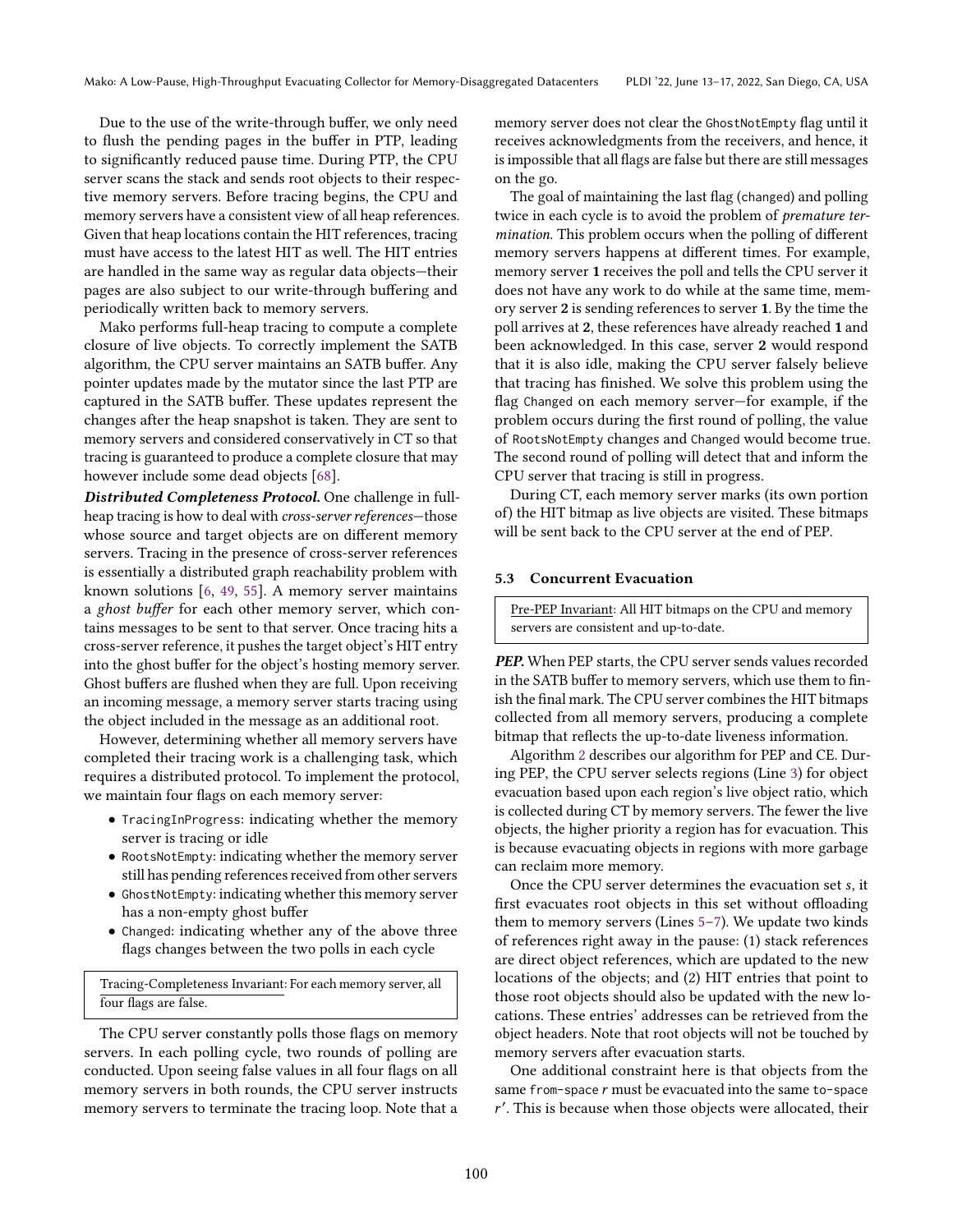<span id="page-9-8"></span><span id="page-9-7"></span><span id="page-9-6"></span><span id="page-9-5"></span><span id="page-9-4"></span><span id="page-9-3"></span><span id="page-9-2"></span><span id="page-9-1"></span><span id="page-9-0"></span>

| $\mathbf{1}$     | <b>Function</b> PREEVACUATIONPAUSE                                                  |
|------------------|-------------------------------------------------------------------------------------|
| $\bf{2}$         | /* PEP on the CPU server*/                                                          |
| 3                | $s \leftarrow$ SelectRegionsForEvacuation();                                        |
| $\boldsymbol{A}$ | <b>foreach</b> Region $r \in s$ do                                                  |
| 5                | $r' \leftarrow$ CREATETOSPACE(r);                                                   |
| 6                | /* Evacuate root objects and update all their<br>references*/                       |
| 7                | EVACUATEROOTS $(r, r')$ ;                                                           |
| 8                | $CE\_RUNNING \leftarrow true; // Set the flag$                                      |
| 9                | RESUMEMUTATOR();                                                                    |
|                  |                                                                                     |
| 10               | <b>Function</b> CONCURRENTEVACUATION                                                |
| 11               | $\prime$ * GC thread on the CPU server to begin CE $^*$ /                           |
| 12               | foreach Region r in s do                                                            |
| 13               | $W$ RITEBACK $(r)$ ;                                                                |
| 14               | INVALIDATEATOMIC(r.tablet);                                                         |
| 15               | $\prime^{\star}$ Wait until all mutator threads accessing $r$ leave $^{\star}\!/\,$ |
| 16               | WAITFORACCESSINGTHREADS(r);                                                         |
| 17               | /* Block mutator's access to $r$ from this point on $\frac{k}{r}$                   |
| 18               | EVICT( $r$ .tablet.entryarray); // Evict HIT entries of $r$                         |
| 19               | EVICT( $r'$ ); // Evict to-space                                                    |
| 20               | MSGTOMEMSERVER("StartEvac", $\langle r, r' \rangle$ );                              |
| 21               | $/*$ Wait here until receiving the ack $*/$                                         |
| 22               | while true do                                                                       |
| 23               | if there is a msg $\langle r, r' \rangle$ from a memory server                      |
|                  | then                                                                                |
| 24               | $r.table t. region \leftarrow r';$                                                  |
| 25               | $r'.tablet \leftarrow r.tablet;$                                                    |
| 26               | VALIDATEATOMIC(r.tablet);                                                           |
| 27               | UNREGISTER $(r)$ ;                                                                  |
| 28               | $s \leftarrow s \setminus r$ ; // remove r from evacuation set                      |
| 29               | if $s = \emptyset$ then                                                             |
| 30               | $\vert$ CE_RUNNING $\leftarrow$ false;                                              |
| 31               | Break:                                                                              |
| 32               | /* Evacuation on each memory server*/                                               |
| 33               | EVACUATE $(r, r')$ ;                                                                |
| 34               | MsGToCPUSERVER("Evacuation Done", $\langle r, r' \rangle$ );                        |
|                  |                                                                                     |

<span id="page-9-14"></span><span id="page-9-13"></span><span id="page-9-11"></span><span id="page-9-10"></span>HIT entries were obtained from the same tablet. Since the HIT entries must stay immobile in the same tablet (otherwise all heap pointers must be updated after evacuation), their corresponding objects must also stay in the same region (although their offsets can change). Finally, PEP sets the CE\_RUNNING flag (Line [8\)](#page-9-5), notifying mutator threads that concurrent evacuation is starting. This flag will be checked by LB, Algorithm [1.](#page-7-0)

*CE.* When PEP finishes, the CPU server resumes the mutator execution. To prepare for CE, the CPU server runs a separate GC thread. For each region  $r$  in the evacuation set

, this thread writes back all its pages to its hosting memory server (Line [13\)](#page-9-6). The mutator is allowed to concurrently access objects in  $r$  during its write-back: the load barrier in Algorithm [1](#page-7-0) at Line [5](#page-7-2) will capture the accesses and move the accessed objects to  $r'$ . Next, we invalidate  $r'$ s HIT tablet atomically (Line [14\)](#page-9-1); from this point on, mutator accesses are blocked. At the point of invalidation, there may be mutator threads accessing  $r$ . Consequently, we must wait until these threads leave  $r$  (Line [16\)](#page-9-7) before letting evacuation begin-Mako invokes WaitForMutatorThreads that iterates in an empty loop until no mutator thread is accessing  $r$ .

After all mutator threads are blocked, we evict the entire HIT entry array for  $r$  (Line [18\)](#page-9-8) and all pages in the to-space ′ (Line [19\)](#page-9-9). Note that eviction is different from write-back in that eviction not only writes back the contents of a dirty page to a memory server but also unmaps the page from the CPU server; the next access to the page will have to swap it in from the memory server. We evict  $\vec{r}$ 's entry array because the memory server will update these entries during CE and hence those on the CPU server will become stale; eviction essentially forces a "refresh" for its future accesses. Similarly, we evict r' because the memory server will move objects into ′ and hence its pages on the CPU server will become stale. After the evictions, this thread sends a command, instructing the memory server to start evacuating  $r$ .

<span id="page-9-9"></span>Pre-Memory-Server-Evacuation Invariant: Right before a region  $r$  is evacuated on a memory server, objects that remain in  $r$  must not have any stack references; none of the pages in .tablet.entryarray are cached on the CPU server.

<span id="page-9-12"></span>Once each memory server receives such commands, it evacuates the remaining objects in the selected regions (from  $r$  to  $r'$ , Line [33\)](#page-9-10). As stated earlier, our treatment guarantees that objects moved by memory servers must not have any direct references from the stack. Further, it is impossible for the mutator to turn a non-root object into a root object because mutator accesses have all been blocked during the evacuation. After evacuation is done, memory servers update the HIT entries for the evacuated regions.

Non-root Invariant during CT: Non-root objects that are in the from-space  $r$  right before  $r$ 's evacuation remain non-root throughout the evacuation.

The memory server sends a message to the CPU server acknowledging the completion of  $r$ 's evacuation (Line [34\)](#page-9-11). Upon receiving a message (Line [23\)](#page-9-12), the GC thread on the CPU server unregisters  $r$  (Line [27\)](#page-9-13) and makes  $r'$  use  $r'$ s tablet.  $r$  is then zeroed out for future allocations. Next, we remove  $r$ from the evacuation set *s* and clear CE\_RUNNING when *s* is empty. Mako also validates the tablet for region  $r$  (Line [26\)](#page-9-14) so that mutators threads blocking on  $r$  can continue (Line [16\)](#page-7-7). We modify the object allocator to *not* allocate into regions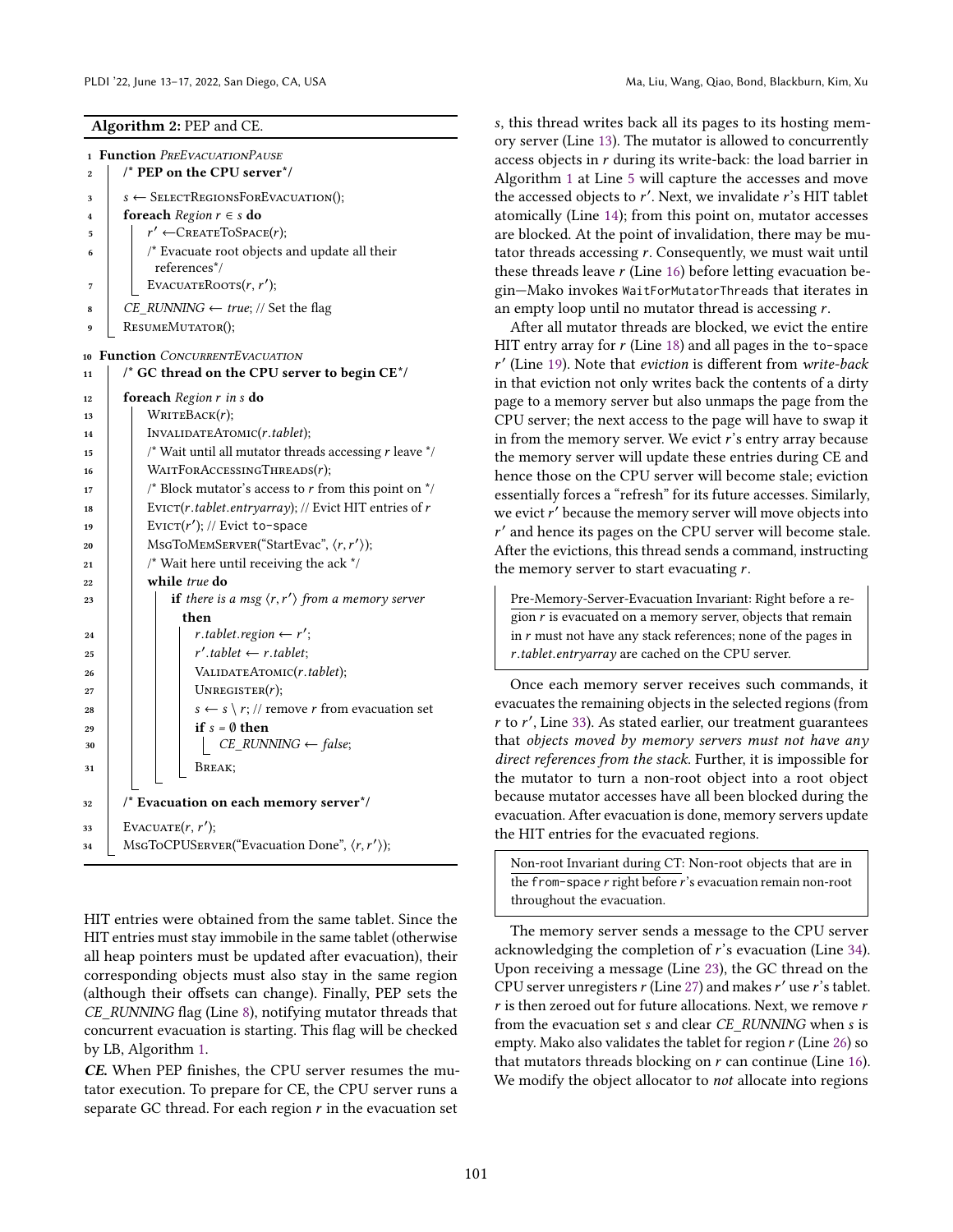<span id="page-10-0"></span>Table 2. Systems and applications used to evaluate Mako.

| DaCapo $[17]$            | <b>Size</b>                                 |         |  |  |
|--------------------------|---------------------------------------------|---------|--|--|
| Tradesoap (DTS)          | DaCapo/huge                                 |         |  |  |
| Tradebeans (DTB)         | DaCapo/huge                                 |         |  |  |
| H2(DH2)                  | DaCapo/huge                                 |         |  |  |
| Apache Cassandra [4]     | <b>Operation Composition</b>                | #Ops    |  |  |
| Insert Intensive (CII)   | Insert 60%, Update 20%, Read 20%            | 10M ops |  |  |
| Update & Insert (CUI)    | Update 60%, Insert 40%                      | 10M ops |  |  |
| Apache Spark [69]        | Dataset & Size                              |         |  |  |
| PageRank (SPR)           | Wikipedia Polish [5] (1 GB)                 |         |  |  |
| Transitive Closure (STC) | Generated Graph (1.5M edges, 384K vertices) |         |  |  |

in the evacuation set. Hence, allocation will never block on concurrent evacuation.

# 6 Evaluation

To thoroughly evaluate Mako's performance, we selected five cloud applications with large heaps from various sources: H2 (in-memory database), Tradebeans, and Tradesoap (J2EE workloads) from DaCapo [\[17\]](#page-14-41), and several applications on Cassandra [\[4\]](#page-14-42) (a NoSQL columnar database) and Spark [\[69\]](#page-15-22) (a de-facto big data analytics engine), as shown in Table [2.](#page-10-0) These are all widely deployed in industry and represent a wide spectrum of memory-intensive enterprise workloads that dominate the modern cloud. DaCapo programs were executed with huge sizes; For Cassandra, we executed two query workloads (CII and CUI) with 10 million operations of various types over the popular YCSB [\[67\]](#page-15-23) dataset. For Spark, we executed PageRank (SPR) as well as transitive closure (STC) under Hadoop 3.2.1 and Scala 2.12.11.

We compared Mako against two baselines: Shenandoah [\[30\]](#page-14-9), a modern concurrent collector in OpenJDK, and Semeru [\[66\]](#page-15-3), a G1-based generational GC for disaggregated memory. Semeru subsumes the vanilla G1 by offloading tracing to memory servers. It was not possible to compare with ZGC [\[1\]](#page-14-28), another concurrent collector, because ZGC in Open-JDK 13 does not support extending memory to swap partitions, and thus is incompatible with disaggregated memory. In particular, it does not launch when the local memory size is not large enough to hold the heap. Further, in the pure local memory setting (i.e., the entire heap is in the CPU server's local memory), ZGC is slower than Shenandoah for 6 out of 7 applications, making Shenandoah a better baseline choice.

We ran our experiments with three machines—one CPU server with two Xeon(R) CPU E5-2640 v3 processors, and two memory servers, each with two Xeon(R) CPU E5620 processors. All of them are equipped with one 40 Gbps Mellanox ConnectX-3 InfiniBand network adapter. They are connected by one Mellanox 100 Gbps InfiniBand switch. One machine runs the JVM process, while the other two machines are used as memory servers. Our experiments used a 32GB heap for Spark and Cassandra and a 16GB heap for DaCapo workloads due to their smaller working sets. Each application was run with three local memory configurations: 50%, 25%, and 13%, representing the percentage of the application's heap that can fit into the CPU server's local memory. These

configurations are enforced with Linux cgroup and consistent with the setting used for other memory disaggregation systems [\[10,](#page-14-8) [56,](#page-15-2) [59,](#page-15-1) [66\]](#page-15-3).

For all applications and all the three configurations, applications used remote memory via swapping. Note that we did not follow the conventional way of selecting heap sizes (i.e., multiples of the minimum size that can run the application) because under memory disaggregation, performance of both the mutator and GC depends more on the local memory size than the heap size—memory servers can often provide sufficient (remote) memory; hence the heap size is often not a concern. Consequently, we used a fixed heap size for each application but varied local-memory ratios, and ensured that different GCs are compared under the same configurations.

#### <span id="page-10-1"></span>6.1 Throughput (End-to-End Performance)

Figure [4](#page-11-0) reports the end-to-end application time (the lower the better) under Mako, Shenandoah, and Semeru for the three memory configurations. On average, Mako's throughput is 1.75 $\times$ , 2.57 $\times$ , and 4.10 $\times$  higher than Shenandoah under the three ratios.

We observe that the smaller the local memory, the higher the throughput improvement Mako can provide. This is because small local memory implies strong interference between application and GC threads, which compete for local memory and remote memory access bandwidth, leading to severe performance degradation. By moving tracing and evacuation completely off the CPU server, Mako significantly reduces such competition and hence the degradation.

Another important reason for Shenandoah's poor performance is the poor locality of tracing and evacuation; Shenandoah cannot quickly finish a GC cycle on the CPU server, before the heap is full, at which point an expensive full-heap STW GC must run to collect memory. Mako lets both tracing and evacuation run on memory servers, where data is located. Hence, Mako can finish tracing and evacuation quickly and reclaim memory before the heap is full.

Semeru [\[66\]](#page-15-3) is a G1-based generational GC that offloads tracing on memory servers, but its STW phase on the CPU server for evacuation is rather long. As shown in Figure [4,](#page-11-0) Mako's throughput is on par with (and slightly lower than) that of Semeru. This is consistent with the community's understanding that concurrent collectors achieve lower pause at the cost of reduced throughput (due to the use of an expensive load barrier, lack of STW phases that can move related objects together to improve locality, etc.). To be discussed in §6.2, Mako's pause time is up to 1000× lower than Semeru's.

For certain applications such as CUI (for the 25% and 13% configurations), Mako achieves higher throughput than Semeru, because Semeru triggers full-heap collections. Semeru performs continuous region-based tracing on memory servers by recording inter-region references into a per-region remembered set. However, these remembered sets quickly grow and contain many stale references, leading to large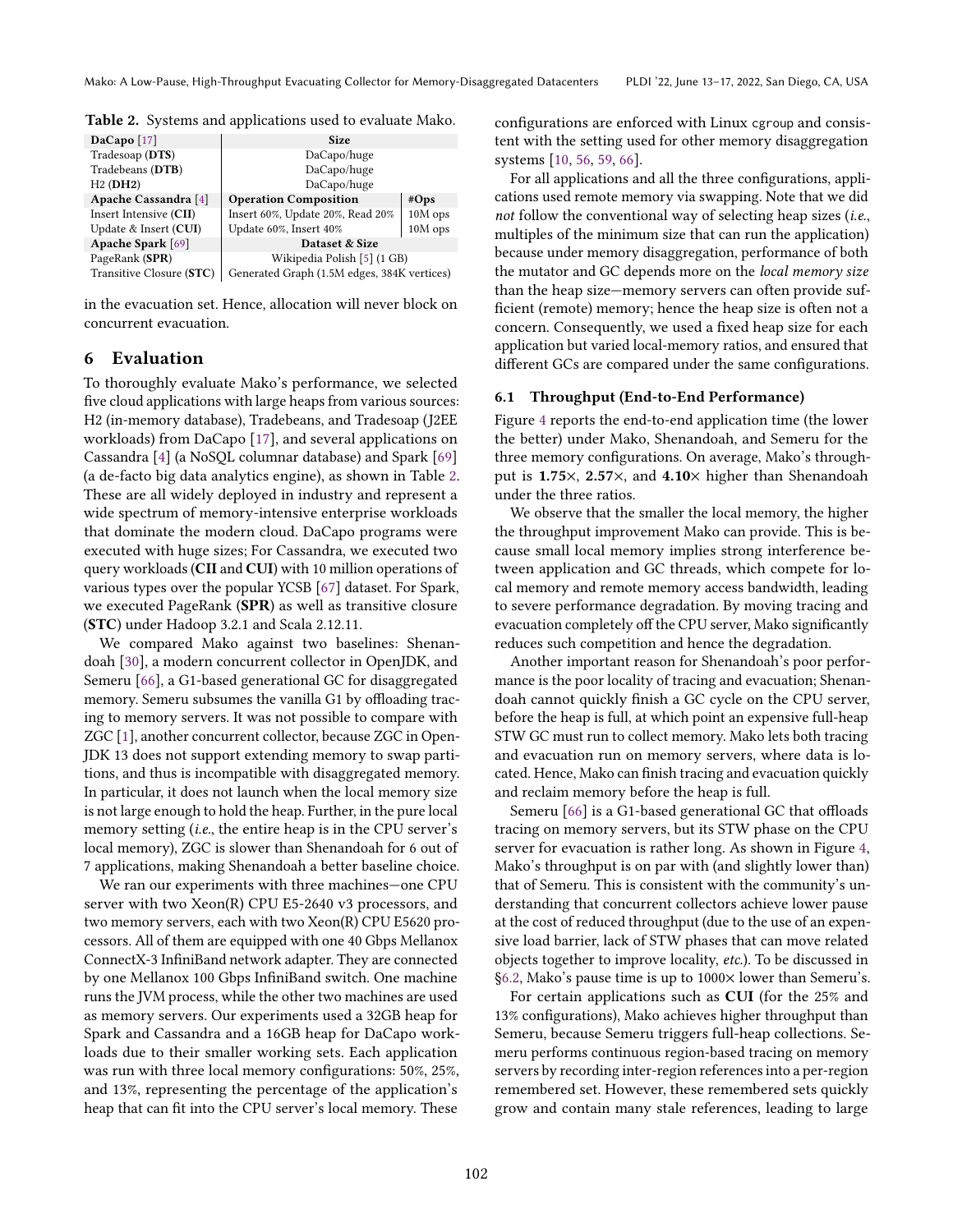<span id="page-11-0"></span>

Figure 4. End-to-end time under Shenandoah GC [\[30\]](#page-14-9), Semeru [\[66\]](#page-15-3) and Mako for 50%, 25% and 13% local memory ratios. Semeru crashed when running STC so its bars are not shown.

<span id="page-11-2"></span>Table 3. Pause time statistics of Mako (Ma), Shenandoah (Sh), and Semeru (Se) under 25% local memory ratio.

| Pause      |    | <b>DTS</b> | <b>DTB</b> | DH <sub>2</sub> | <b>CII</b> | <b>CUI</b> | <b>SPR</b> | <b>STC</b> |
|------------|----|------------|------------|-----------------|------------|------------|------------|------------|
|            | Ma | 6.06       | 5.54       | 10.37           | 4.63       | 5.34       | 10.13      | 9.90       |
| $Avg$ (ms) | Sh | 7.24       | 3.67       | 1.40            | 8.24       | 5.48       | 15.40      | 26.28      |
|            | Se | 113.10     | 345.13     | 1627.95         | 1699.54    | 2463.27    | 1303.00    | 701.82     |
|            | Ma | 15.34      | 13.78      | 21.11           | 11.84      | 13.55      | 37.74      | 69.48      |
| $Max$ (ms) | Sh | 86.22      | 21.03      | 8.81            | 74.97      | 118.91     | 78.21      | 183.73     |
|            | Se | 190.52     | 502.78     | 3266.01         | 4323.30    | 3599.70    | 5988.406   | 3066.45    |
|            | Ma | 181.78     | 183.249    | 66.99           | 333.31     | 272.45     | 658.38     | 1544.71    |
| Total (ms) | Sh | 188.12     | 117.27     | 33.61           | 1639.21    | 1614.33    | 1524.07    | 5519.67    |
|            | Se | 2374.96    | 4486.61    | 11395.59        | 79877.97   | 86214.51   | 56028.832  | N/A        |
|            |    |            |            |                 |            |            |            |            |

inefficiencies. In these cases, Semeru's nursery collections cannot reclaim enough memory, and hence expensive fullheap GC is triggered.

Finally, the larger the working set, the more improvement Mako can provide. Mako's improvement is more significant on Spark and Cassandra than DaCapo, because DaCapo applications have a relatively small set of live objects throughout the execution. As such, Shenandoah can run both tracing and evacuation efficiently on the CPU server.

#### <span id="page-11-1"></span>6.2 GC Latency

This section compares Mako's pause time with Shenandoah and Semeru. Table [3](#page-11-2) reports the average and total pause times of Mako, Shenandoah, and Semeru for all seven workloads under the 25% local memory ratio. As shown, Mako and Shenandoah's pause times are comparable and both at the level of milliseconds, while Semeru's pauses can be orders of magnitude longer. Again, Semeru crashed on STC, so we have no total pause time to report (N/A); for its average and max pause time, we report the statistics before crashing.

To have a close examination of Mako and Shenandoah's pauses, we measure the cumulative distributions of their pause times for the 25% local memory ratio on DTB and SPR (Figure [5\)](#page-11-3). Similar results are observed for the other programs and configurations; these results are omitted due to space constraints.

Shenandoah has more short pauses than Mako due to Mako's synchronizations between the CPU and memory

<span id="page-11-3"></span>

Figure 5. Pause time CDF for DTB and SPR.

servers, which are not needed for Shenandoah. However, Mako's pause times are much more stable than those of Shenandoah—as shown, the 90th-percentile pause times for Mako for the two applications are 11*ms* and 18*ms* vs. Shenandoah's 14*ms* and 42*ms* respectively. This is because during tracing and evacuation, Shenandoah touches many uncached pages, triggering page faults and swaps. On the contrary, Mako's tracing and evacuation run on memory servers and have much shorter access time.

To better understand the distribution of collection pauses, we additionally report the bounded minimum mutator uti-lization (BMU) for DTB and SPR in Figure [6.](#page-12-0) The minimum mutator utilization (MMU) was defined by Cheng and Blelloch [\[22\]](#page-14-44) as the minimum fraction of the mutator's execution time within any window of a specified size. Sachindran et al. [\[58\]](#page-15-24) extended the definition of MMU to BMU. The BMU for a given window size is the minimum mutator utilization for all windows of that size or greater. BMU measures the fraction of the mutator's execution time over the total run time. For example, if the garbage collector divides a long pause into many short pauses, the impact of these short pauses cannot be captured by just measuring the maximum pause time—we need BMU to understand this impact.

Figure [6](#page-12-0) depicts the BMU for DTB and SPR. The X-axis represents different window sizes and the Y-axis shows the percentage of the time spent on the mutator for a given size. For example, the starting point of each curve corresponds to the maximum pause time (i.e., the BMU for any window of a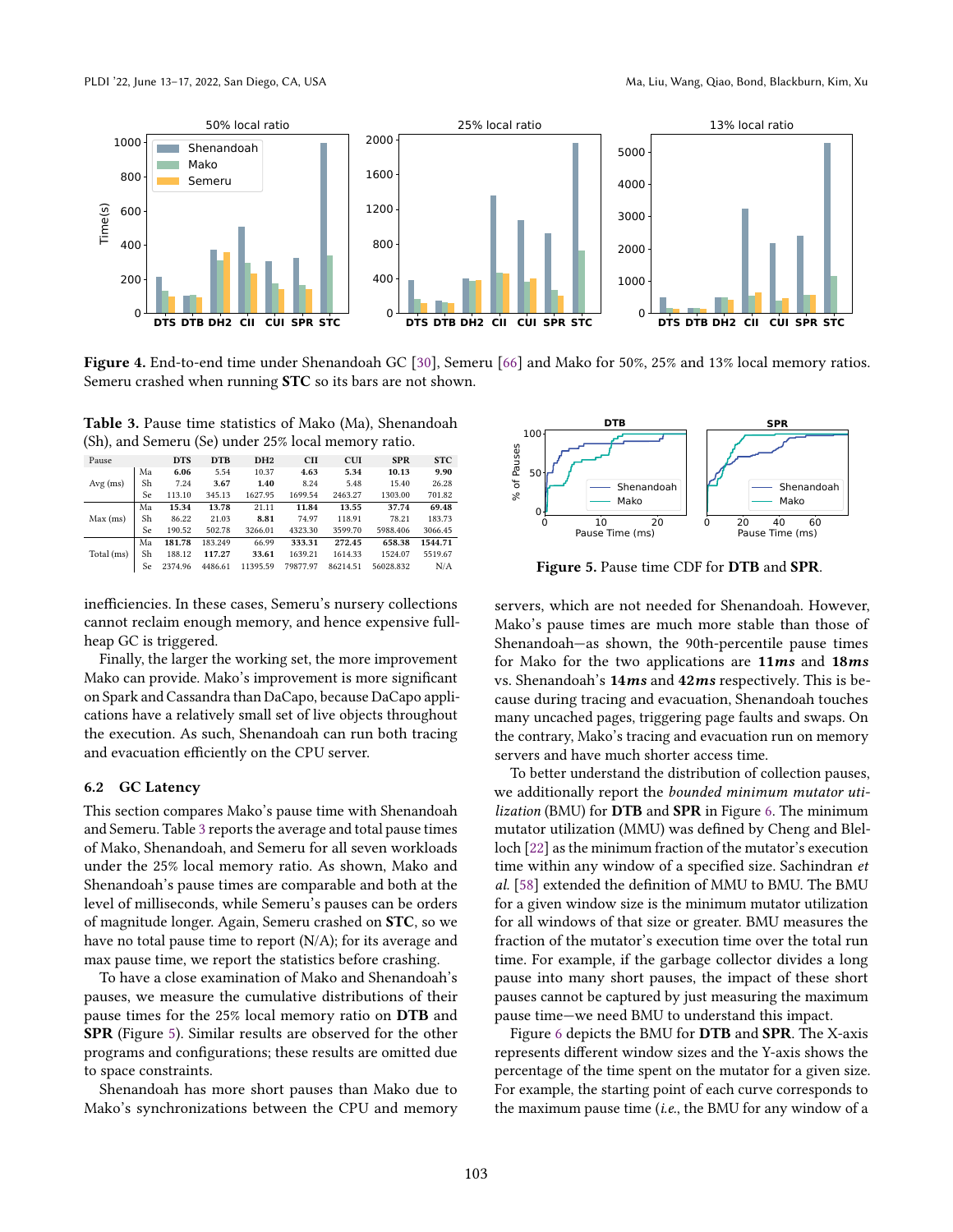<span id="page-12-0"></span>

**Figure 6.** Bounded minimum mutator utilization.

size smaller than this time is 0). As shown, Mako and Shenandoah have similar BMU curves; neither of them has many pauses in a given window (otherwise, the curves would have been much flatter). The BMUs of both Mako and Shenandoah are much higher than those of Semeru due to reduced latency although Semeru outperforms both of them in throughput.

#### 6.3 HIT Overhead

This section measures the HIT-incurred overheads.

*Load Barrier Overhead.* First, the HIT incurs time overhead for address translation on each reference load. It is hard to measure this time directly because (1) load barrier has to run for Mako to work (i.e., there is no way to turn it on and off) and (2) multiple threads run barrier code in parallel, making it impossible to isolate the overhead incurred by one-hop indirection. To overcome these challenges, we ran an emulation: we add the same address-translation logic into an unmodified JVM running Shenandoah, and compared the end-to-end performance between the modified and unmodified JVM. Given that Mako and Shenandoah use the same load barrier, performance differences between these two versions should capture the overhead incurred by indirection.

Table [4](#page-12-1) reports the additional overhead incurred by Mako's load barrier logic on top of Shenandoah's load barrier. This overhead varies with programs. It is particularly large for DTB and DH2, where heap reference loads take a significant fraction of the executed instructions. Despite the overhead, running tracing and evacuation on memory servers significantly reduces the mutator-GC interference, improving the performance of both the mutator and GC. As shown in [ğ6.1,](#page-10-1) these improvements are much larger than the barrierincurred overheads.

Table 4. Address translation time overhead.

<span id="page-12-1"></span>

|  | DTS DTB DH2 CII CUI SPR STC                 |  |  |
|--|---------------------------------------------|--|--|
|  | 9.41% 16.19% 21.73% 9.69% 6.18% 7.23% 8.81% |  |  |

*HIT Entry Allocation Overhead.* The second source of overhead comes from the time needed to find and set up an HIT entry at each object allocation. We used the same emulation-based approach (i.e., using a modified allocator from the unmodified JVM) to measure this overhead. As

shown in Table [5,](#page-12-2) for most programs, the entry allocation overhead is much smaller than the address translation overhead, because object allocations are less frequent than heap reference reads. Mako's thread-local entry buffer usage and preloading reduce this allocation overhead.

Table 5. HIT entry allocation time overhead.

<span id="page-12-2"></span>

| DTS DTB DH2 CII CUI SPR STC               |  |  |  |
|-------------------------------------------|--|--|--|
| 3.53% 2.41% 1.33% 0.71% 0.83% 1.48% 2.34% |  |  |  |

*Memory Overhead.* Given that each object requires a wordsize entry, the HIT incurs memory overhead. Maintaining the HIT's metadata such as freelists and bitmaps requires extra memory. However, the per-object HIT entry pointer in each object's header does not contribute to this overhead, as this header space existed but was unused before. To measure memory overhead, we modified Mako to keep track of all extra memory usage discussed above.

Table 6. Memory overhead of Mako.

<span id="page-12-3"></span>

| DTS DTB DH2 CII CUI SPR STC                     |  |  |  |
|-------------------------------------------------|--|--|--|
| 8.64% 14.33% 14.35% 13.62% 14.66% 14.78% 25.61% |  |  |  |

As shown in Table [6,](#page-12-3) the overhead varies with workloads and generally falls in the range of 8-15%. The HIT incurs a 25% memory overhead on STC, because STC must maintain a large number of intermediate results for transitive closure computation, often creating a sea of small objects. The overhead of the per-object entries cannot be easily amortized when the average object size is small. On average, the HIT incurs a 14.7% space overhead, which is often not a concern in a memory-disaggregated datacenter due to a large amount of memory available offered by multiple memory servers.

## 6.4 Collection Effectiveness

The goal of this experiment is to compare the memory reclamation effectiveness of Shenandoah, Semeru, and Mako. Figure [7](#page-13-0) shows the pre-GC and after-GC memory footprints under the 25% local memory ratio of SPR and CII for the first 350 and 600 seconds of the execution, respectively.

As shown, Mako reclaims memory more efficiently than Shenandoah by offloading tracing and evacuation to memory servers. Due to the concurrent and incremental nature of concurrent GCs, the memory footprints under both Mako and Shenandoah are much more stable than those under Semeru.

For SPR, Semeru's heap usage keeps increasing as nursery collections run and long-lived objects are continuously promoted to the old generation. Once nursery collections cannot reclaim enough memory, Semeru triggers a full GC and reclaims a significant amount of memory (i.e., the sharp decline of heap usage in Figure [7\(](#page-13-0)a)). For CII, Semeru does not encounter any full-heap GC; as shown, each nursery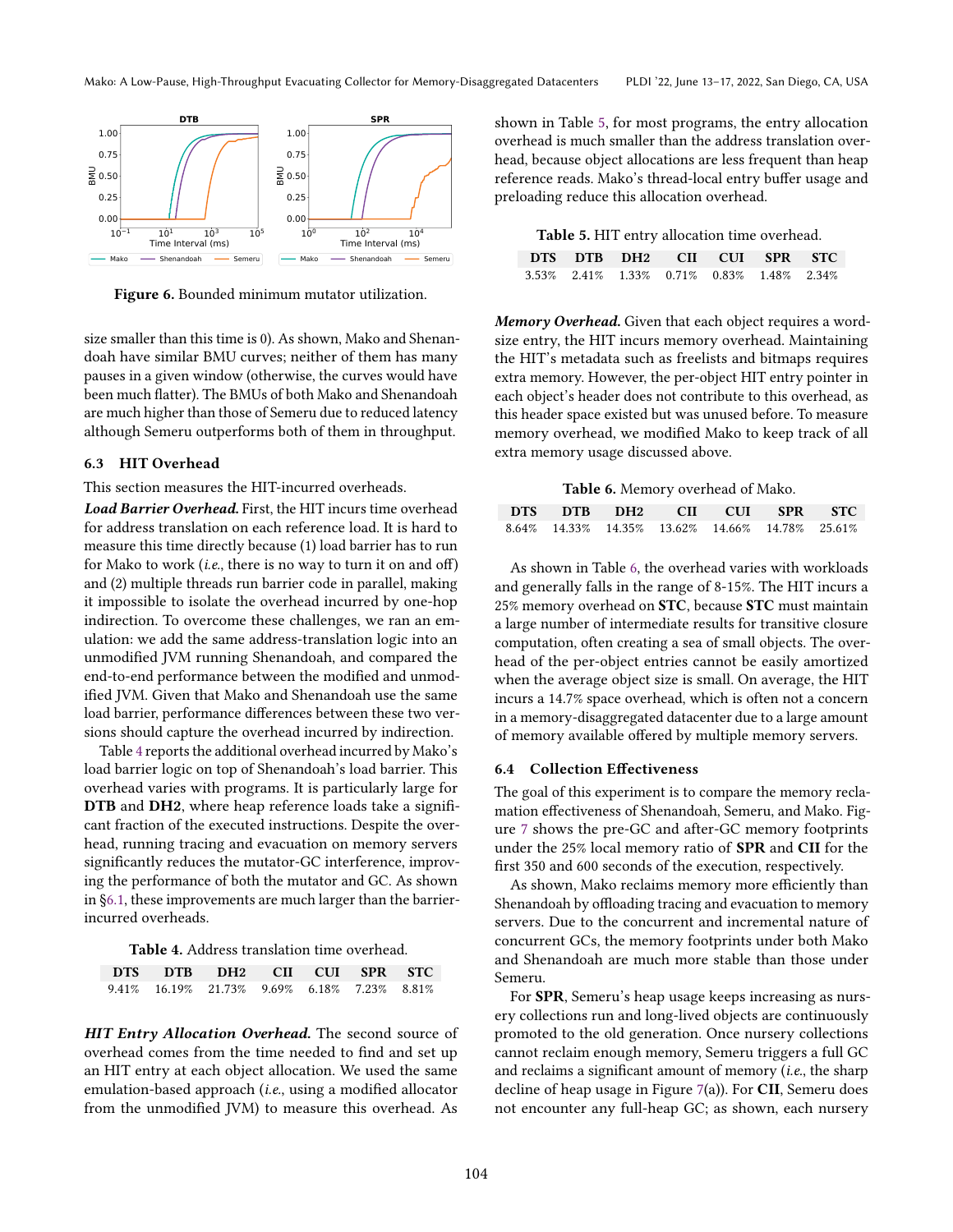collection reclaims a small amount of memory. Mako and Shenandoah can reclaim more memory due to concurrent full-heap tracing and reclamation. Mako finishes much faster than Shenandoah (which actually runs much longer) due to the GC offloading.

<span id="page-13-0"></span>

Figure 7. GC effectiveness under 25% cache ratio.

#### 6.5 Heap Region Size

To understand the impact of the region size, we ran Mako on SPR under 25% local memory with two other sizes: 8MB and 32MB. Since evacuation is done on a per-region basis and the pause time depends on the region size, reducing the region size (from 32MB to 8MB) leads to a reduction of the average pause time (from 15.32ms to 8.13ms). However, using a smaller region increases the end-to-end running time (i.e., reduces throughput) by a small margin from 270.99s to 281.59s. This is because a smaller region can lead to higher intra-region fragmentation, resulting in a lower object allocation rate. Figure [8](#page-13-1) depicts the intra-region fragmentation ratio for SPR under three different region sizes, 8MB, 16MB, and 32MB. As shown, the average size of the free space is roughly proportional to the region size.

Additionally, in OpenJDK, when allocating an object whose size is larger than the free space of the current region, the allocator simply retires the current region and continues to search for free space whose size is larger than the allocation request in other regions. The free space in the current region is thus wasted. The smaller the region size, the larger the wasted free space.

<span id="page-13-1"></span>

Figure 8. The average size of the intra-region contiguous free space for different region sizes.

<span id="page-13-2"></span>

Figure 9. Ratio of wasted free space over total heap usage for different region sizes.

To quantify this waste, we report the ratio between the sizes of the wasted space and the used heap in Figure [9.](#page-13-2) It is clear that using 8MB regions leads to more space wasted due to severe intra-region fragmentation. These results motivated our choice of using 16MB as the region size, leading to an overall of 10.1ms GC pause time and 272.71s throughput.

## 7 Conclusion

This paper presents Mako, the first concurrent evacuating collector that provides low pause times for the emerging datacenter architecture with memory disaggregation. Mako offloads both tracing and evacuation to memory servers that host the Java heap and leverages the HIT to simplify pointer updating and provide synchronization mechanisms. An evaluation of Mako on a set of modern cloud applications demonstrates that Mako significantly outperforms Shenandoah in both latency and throughput, making it a promising candidate for real-world deployment.

## Acknowledgments

We thank the PLDI reviewers for their comments. We are grateful to our shepherd Sean Treichler for his feedback. This work is supported by NSF grants NSF XPS-1629126, CCF-1764077, CCF-1723773, CNS-1703598, CNS-1907352, CHS-1956322, CNS-2007737, CNS-2006437, CSR-2106117, CNS-2106838, CCF-2106404, and CNS-2128653, ONR grant N00014-18-1-2037, Australian ARC grant DP190103367, as well as grants from Intel, Samsung, and Cisco.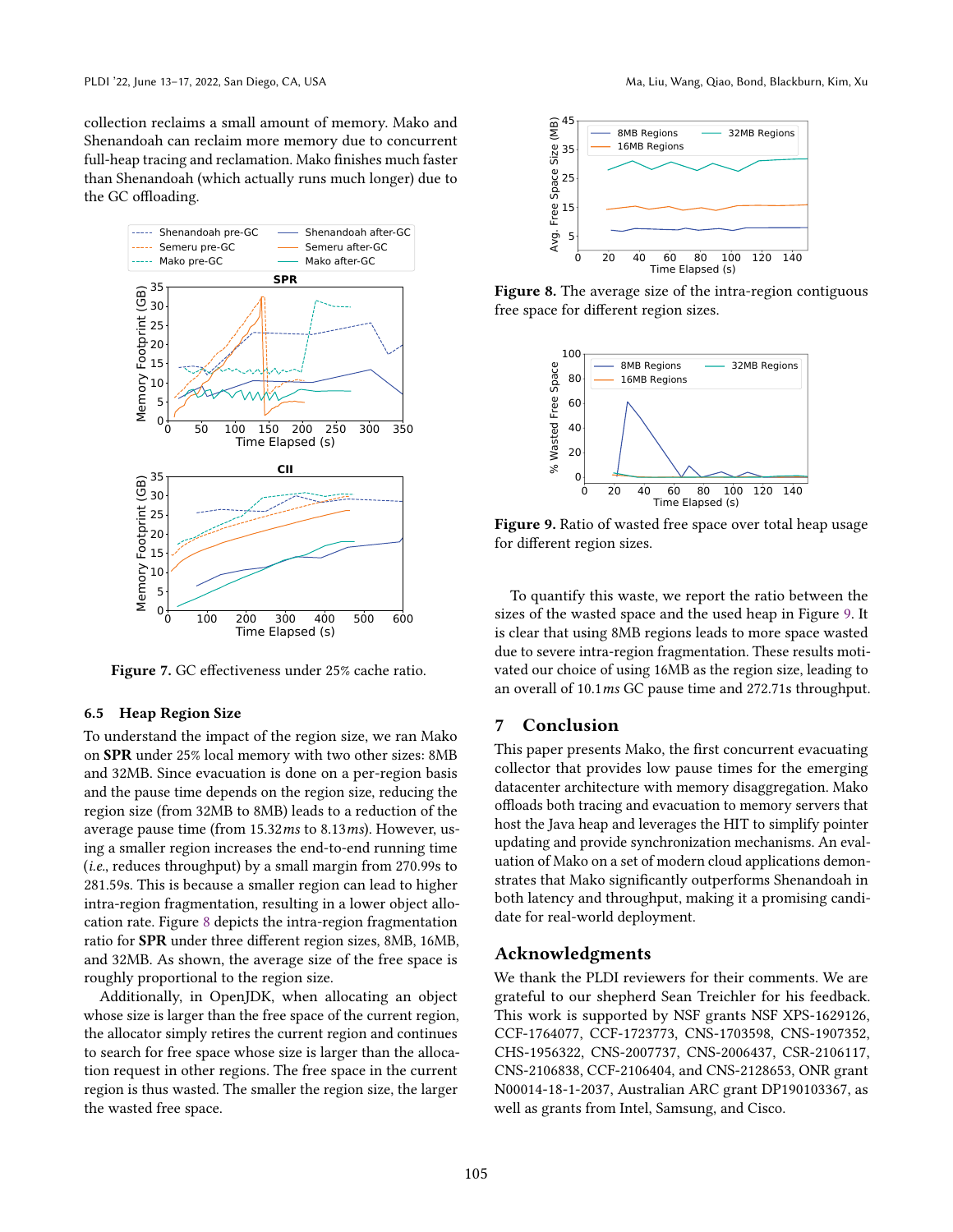Mako: A Low-Pause, High-Throughput Evacuating Collector for Memory-Disaggregated Datacenters PLDI '22, June 13-17, 2022, San Diego, CA, USA

## References

- <span id="page-14-28"></span>[1] [n.d.]. The Z Garbage Collector. [https://wiki.openjdk.java.net/display/](https://wiki.openjdk.java.net/display/zgc/Main) [zgc/Main](https://wiki.openjdk.java.net/display/zgc/Main).
- <span id="page-14-39"></span>[2] 2004. Object Table in Smalltalk. https://wiki.c2.com/?ObjectTable.
- <span id="page-14-3"></span>[3] 2010. SeaMicro Technology Overview. [https://data.tiger-optics.ru/](https://data.tiger-optics.ru//download/seamicro/SM_TO02_v1.4.pdf) [/download/seamicro/SM\\_TO02\\_v1.4.pdf](https://data.tiger-optics.ru//download/seamicro/SM_TO02_v1.4.pdf).
- <span id="page-14-42"></span>[4] 2021. Apache Cassandra: A open-source NoSQL Database. https://cassandra.apache.org/\_/index.html.
- <span id="page-14-43"></span>[5] 2021. KONECT Network Datasets. <http://konect.cc/networks/>.
- <span id="page-14-40"></span>[6] Saleh E. Abdullahi and Graem A. Ringwood. 1998. Garbage Collecting the Internet: A Survey of Distributed Garbage Collection. ACM Comput. Surv. 30, 3 (1998), 330-373.
- <span id="page-14-18"></span>[7] Marcos K. Aguilera, Nadav Amit, Irina Calciu, Xavier Deguillard, Jayneel Gandhi, Stanko Novakovic, Arun Ramanathan, Pratap Subrahmanyam, Lalith Suresh, Kiran Tati, Rajesh Venkatasubramanian, and Michael Wei. 2018. Remote Regions: A Simple Abstraction for Remote Memory. In USENIX ATC. 775-787.
- <span id="page-14-14"></span>[8] Marcos K. Aguilera, Kimberly Keeton, Stanko Novakovic, and Sharad Singhal. 2019. Designing Far Memory Data Structures: Think Outside the Box. In HotOS. 120-126.
- <span id="page-14-38"></span>[9] Shoaib Akram, Jennifer B. Sartor, Kathryn S. McKinley, and Lieven Eeckhout. 2018. Write-Rationing Garbage Collection for Hybrid Memories. In PLDI. 62-77.
- <span id="page-14-8"></span>[10] Emmanuel Amaro, Christopher Branner-Augmon, Zhihong Luo, Amy Ousterhout, Marcos K. Aguilera, Aurojit Panda, Sylvia Ratnasamy, and Scott Shenker. 2020. Can Far Memory Improve Job Throughput?. In EuroSys. Article 14.
- <span id="page-14-15"></span>[11] Sebastian Angel, Mihir Nanavati, and Siddhartha Sen. 2020. Disaggregation and the Application. In HotCloud.
- <span id="page-14-30"></span>[12] Andrew Appel. 1989. Simple generational garbage collection and fast allocation. Software Practice & Experience (1989), 171-183.
- <span id="page-14-0"></span>[13] Krste Asanovic. 2014. FireBox: A Hardware Building Block for 2020 Warehouse-Scale Computers. In FAST.
- <span id="page-14-16"></span>[14] Krste Asanović, Ras Bodik, Bryan Christopher Catanzaro, Joseph James Gebis, Parry Husbands, Kurt Keutzer, David A. Patterson, William Lester Plishker, John Shalf, Samuel Webb Williams, and Katherine A. Yelick. 2006. The Landscape of Parallel Computing Research: A View from Berkeley. Technical Report UCB/EECS-2006-183. EECS Department, University of California, Berkeley. [http://www2.eecs.berkeley.edu/Pubs/TechRpts/2006/EECS-2006-](http://www2.eecs.berkeley.edu/Pubs/TechRpts/2006/EECS-2006-183.html) [183.html](http://www2.eecs.berkeley.edu/Pubs/TechRpts/2006/EECS-2006-183.html)
- <span id="page-14-25"></span>[15] Henry G. Baker. 1978. List Processing in Real Time on a Serial Computer. Commun. ACM 21, 4 (April 1978), 280-294.
- <span id="page-14-11"></span>[16] Luiz Andre Barroso. 2011. Warehouse-Scale Computing: Entering the Teenage Decade. In ISCA.
- <span id="page-14-41"></span>[17] Stephen M. Blackburn, Robin Garner, Chris Hoffmann, Asjad M. Khang, Kathryn S. McKinley, Rotem Bentzur, Amer Diwan, Daniel Feinberg, Daniel Frampton, Samuel Z. Guyer, Martin Hirzel, Antony Hosking, Maria Jump, Han Lee, J. Eliot B. Moss, Aashish Phansalkar, Darko Stefanović, Thomas VanDrunen, Daniel von Dincklage, and Ben Wiedermann. 2006. The DaCapo Benchmarks: Java Benchmarking Development and Analysis. In OOPSLA. 169-190.
- <span id="page-14-31"></span>[18] Stephen M Blackburn, Richard Jones, Kathryn S. McKinley, and J Eliot B Moss. 2002. Beltway: Getting around Garbage Collection Gridlock. In PLDI. 153-164.
- <span id="page-14-36"></span>[19] Stephen M. Blackburn and Kathryn S. McKinley. 2008. Immix: A Mark-Region Garbage Collector with Space Efficiency, Fast Collection, and Mutator Performance. In PLDI. 22-32.
- <span id="page-14-12"></span>[20] Amanda Carbonari and Ivan Beschasnikh. 2017. Tolerating Faults in Disaggregated Datacenters. In HotNets-XVI. 164-170.
- <span id="page-14-32"></span>[21] C. J. Cheney. 1970. A Nonrecursive List Compacting Algorithm. Commun. ACM 13, 11 (Nov. 1970), 677-678.
- <span id="page-14-44"></span>[22] Perry Cheng and Guy E Blelloch. 2001. A parallel, real-time garbage collector. In Proceedings of the ACM SIGPLAN 2001 conference on Programming language design and implementation. 125-136.
- <span id="page-14-4"></span>[23] I-Hsin Chung, Bulent Abali, and Paul Crumley. 2018. Towards a Composable Computer System. In HPC Asia. 137-147.
- <span id="page-14-35"></span>[24] Jacques Cohen and Alexandru Nicolau. 1983. Comparison of Compacting Algorithms for Garbage Collection. ACM Trans. Program. Lang.  $Syst. 5, 4$  (1983), 532–553.
- <span id="page-14-19"></span>[25] Michael D. Dahlin, Randolph Y. Wang, Thomas E. Anderson, and David A. Patterson. 1994. Cooperative Caching: Using Remote Client Memory to Improve File System Performance. In OSDI.
- <span id="page-14-33"></span>[26] David Detlefs, Christine Flood, Steve Heller, and Tony Printezis. 2004. Garbage-First Garbage Collection. In ISMM. 37-48.
- <span id="page-14-5"></span>[27] Facebook and Intel. 2013. Facebook and Intel Collaborate on Future Data Center Rack Technologies. http://goo.gl/6h2Ut.
- <span id="page-14-20"></span>[28] M. J. Feeley, W. E. Morgan, E. P. Pighin, A. R. Karlin, H. M. Levy, and C. A. Thekkath. 1995. Implementing Global Memory Management in a Workstation Cluster. In SOSP. 201-212.
- <span id="page-14-21"></span>[29] E. Felten and J. Zahorjan. 1991. Issues in the implementation of a remote memory paging system. In University of Washington CSE TR CSE TR.
- <span id="page-14-9"></span>[30] Christine H. Flood, Roman Kennke, Andrew Dinn, Andrew Haley, and Roland Westrelin. 2016. Shenandoah: An Open-source Concurrent Compacting Garbage Collector for OpenJDK. In PPPJ. 13:1-13:9.
- <span id="page-14-22"></span>[31] Michail D. Flouris and Evangelos P. Markatos. 1999. The Network RamDisk: Using remote memory on heterogeneous NOWs. Cluster Computing 2, 4 (01 Dec 1999).
- <span id="page-14-1"></span>[32] Peter X. Gao, Akshay Narayan, Sagar Karandikar, Joao Carreira, Sangjin Han, Rachit Agarwal, Sylvia Ratnasamy, and Scott Shenker. 2016. Network Requirements for Resource Disaggregation. In OSDI.  $249 - 264.$
- <span id="page-14-37"></span>[33] Lokesh Gidra, Gaël Thomas, Julien Sopena, Marc Shapiro, and Nhan Nguyen. 2015. NumaGiC: A Garbage Collector for Big Data on Big NUMA Machines. In ASPLOS. 661-673.
- <span id="page-14-2"></span>[34] Juncheng Gu, Youngmoon Lee, Yiwen Zhang, Mosharaf Chowdhury, and Kang G. Shin. 2017. Efficient Memory Disaggregation with INFIN-ISWAP. In NSDI. 649-667.
- <span id="page-14-13"></span>[35] Sangjin Han, Norbert Egi, Aurojit Panda, Sylvia Ratnasamy, Guangyu Shi, and Scott Shenker. 2013. Network Support for Resource Disaggregation in Next-generation Datacenters. In HotNets. 10:1-10:7.
- <span id="page-14-29"></span>[36] J. Hennessy, M. Heinrich, and A. Gupta. 1999. Cache-coherent distributed shared memory: perspectives on its development and future challenges. Proc. IEEE 87, 3 (1999), 418-429. [https://doi.org/10.1109/5.](https://doi.org/10.1109/5.747863) [747863](https://doi.org/10.1109/5.747863)
- <span id="page-14-6"></span>[37] Hewlett-Packard. [n.d.]. The Machine: A New Kind of Computer. https://www.hpl.hp.com/research/systems-research/themachine/.
- <span id="page-14-34"></span>[38] Richard L. Hudson and J. Eliot B. Moss. 1992. Incremental Collection of Mature Objects. In ISMM. 388-403.
- <span id="page-14-26"></span>[39] Richard L Hudson and J Eliot B Moss. 2003. Sapphire: Copying garbage collection without stopping the world. Concurrency and Computation: Practice and Experience 15, 3-5 (2003), 223-261.
- <span id="page-14-23"></span>[40] L. Iftode, K. Li, and K. Petersen. 1993. Memory servers for multicomputers. In Digest of Papers. Compcon Spring. 538-547. [https:](https://doi.org/10.1109/CMPCON.1993.289731) [//doi.org/10.1109/CMPCON.1993.289731](https://doi.org/10.1109/CMPCON.1993.289731)
- <span id="page-14-17"></span>[41] Kimberly Keeton. 2015. The Machine: An Architecture for Memory-Centric Computing. In ROSS.
- <span id="page-14-27"></span>[42] Haim Kermany and Erez Petrank. 2006. The Compressor: Concurrent, Incremental, and Parallel Compaction. In PLDI. 354-363.
- <span id="page-14-24"></span>[43] S. Koussih, A. Acharya, and S. Setia. 1999. Dodo: a user-level system for exploiting idle memory in workstation clusters. In *HPDC*. 301–308.
- <span id="page-14-10"></span>[44] Bernard Lang and Francis Dupont. 1987. Incremental incrementally compacting garbage collection. In Proceedings of the Symposium on Interpreters and Interpretive Techniques, 1987, St. Paul, Minnesota, USA, June 24 - 26, 1987, Richard L. Wexelblat (Ed.). ACM, 253-263. [https:](https://doi.org/10.1145/29650.29677) [//doi.org/10.1145/29650.29677](https://doi.org/10.1145/29650.29677)
- <span id="page-14-7"></span>[45] Sergey Legtchenko, Hugh Williams, Kaveh Razavi, Austin Donnelly, Richard Black, Andrew Douglas, Nathanaël Cheriere, Daniel Fryer, Kai